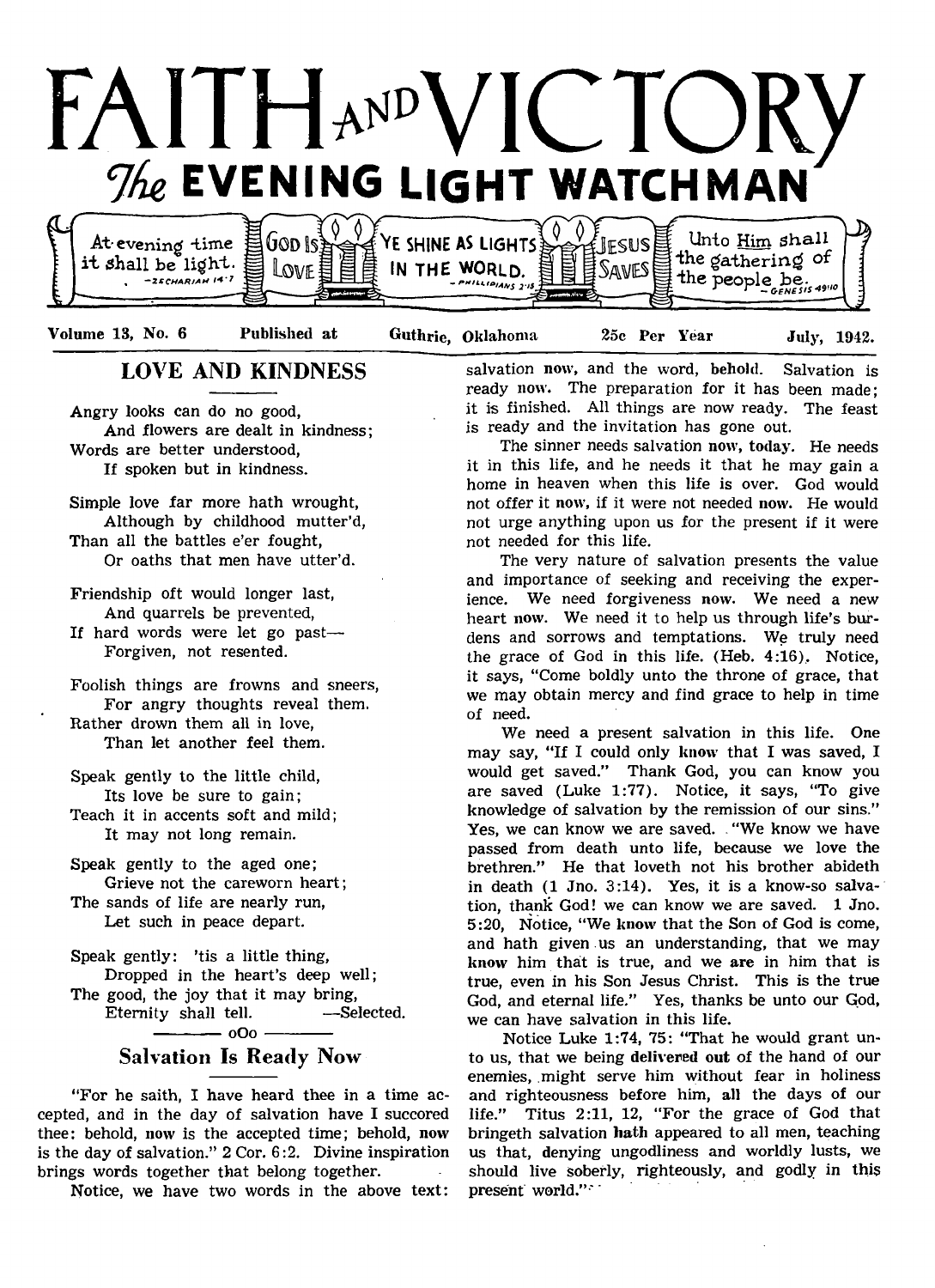Now let us notice the word, behold, found in 2 Cor. 6:2. The Lord wants us to see and know that we can obtain salvation now, and here in this present world. Behold, now, today is the time which Behold, now, today is the time which God has appointed. Since He has set the time, one should not put off obtaining it. God doesn't have anything better to offer us than he has NOW.

Dear unsaved friends, you need salvation now. Why put it off? The Lord says, "Today, if ye will hear his voice, harden not your hearts." Heb. 3:15.

Behold, today. Delay will not make it any easier. Putting it off will make it harder to get saved. Christ gave himself for our sins. That is what he came into this world for (Matt. 1:21). He came as a deliverer from sin and the world. In Gal. 1:4, notice he delivers from this PRESENT evil world, according to the will of God and our Father. The great question of our present eternal destiny is settled in this life, here and now. God says, "Choose ye this day whom ye will serve." Behold, now, this day you can be saved if you will. "Whosoever will may come" Rev. 22:17. Thanks be unto God, you can be delivered from every sin and bad habit and set free. John 8:36.

You may say, "I am too bad to get saved." But the Lord says in Isaiah 1:18, "Come now and let us reason together, saith the Lord; though your sins be as scarlet, they shall be as white as snow: though they be red like crimson, they shall be as wool." Listen to the loving invitation of Jesus in Matt. 11:28. "Come unto me all ye that labour, and are heavy laden, and I will give you rest." The poet has said: "Just as I am without one plea, But that thy blood was shed for me, And that thou bidst me come to thee, O Lamb of God I come, I come." - U. G. Nave.

 $-$  oOo  $-$ 

### The Pearl Harbor Disaster

Clarence E. Mason, Jr. wrote an article by this title. It appeared in the April 18, 1942 issue of The Sunday School Times. After calling attention to the fact that the United States "has been basically righteous in fulfilling her treaty obligations to every nation, including Japan," and that we have "not committed any act of aggression," and that "we can now do no other than defend ourselves," Mr. Mason calls attention to national sins which have already been punished, in part, by national calamities, such as the crash of 1929 and the depression years that followed. But instead of repentance, .he says, "our country went on to greater sin.

 $''(1)$  We repealed prohibition and tried to drink ourselves sober!

" (2) We tried to spend ourselves rich, and ran up the greatest national debt in our history.

" (3) We preached and practised the gospel of plenty through: scarcity, defying all the laws of God in nature, by slaughtering our pigs and cattle and plowing under our wheat and cotton when millions were hungry. If we, like Joseph, in Genesis, had stored our surpluses, what a blessing they would prove to us now in this national emergency and to a starving Europe after the dread conflict is over. . . . As a result we had unprecedented floods, earthquakes, and tornadoes; an amazingly large section of our country became a Dust Bowl. These disasters, like the falling of the tower of Siloam (Luke 13:4- 6), were not designed to judge a particular group of individuals . . . but were object lessons and warnings to the whole nation of their wrong doings which must inevitably lead to greater disasters. The few got what we all deserved. By such tragic reminders did God in grace seek to lead us to repentance and spare us greater pain and sorrow. But there was no repentance and no call to repentance.

"It was only after the collapse of France and when England was in the throes of the super blitz that a call to a day of prayer was issued, but it was poorly publicized. . . . It remained for the terrific shock of Pearl Harbor disaster to bring forth an adequately publicized day of prayer (January 1) backed by the personal example of our President and responsible leaders."

Then Mr. Mason shows that even though America is not really a Christian nation, and some have argued that the Scriptures can be applied only to the Christian constituency of the nation, God does call on nations to repent. Through Jonah God called on Assyria to repent, and the people did, and God forgave them and spared them.

Mr. Mason tells us for what we as a nation need to ask forgiveness. "Not only for the sins of the 1920's and the 1930's, which I have already enumerated, but also for our failure to evangelize Japan; and for our sin in sending liquor, corrupt movies and corrupt morals, to Japan. We have also been guilty of a cruel cooperation with Japan in the brutal destruction of millions of Chinese, by being the chief source of supply for the oil, airplane motors, trucks, guns, rubber, and above all scrap iron for bullets and bombs necessary to run her war machine. We became Japan's arsenal for slaughter."

Now we are reaping the whirlwind, and Japan is using these things against us!

And then there was our double sin against ourselves of (a) our notorious Saturday night drinking, in both the armed forces and civilian life; and (b) the consequent late sleeping and ignoring of the use of the Lord's day as a day of worship. It significant that Japan struck at America's weakest hour of the week, 7:30 Sunday morning! Yes, it was on a Sunday morning that America paid for the national habit of a debauched Saturday night and a neglected Lord's day!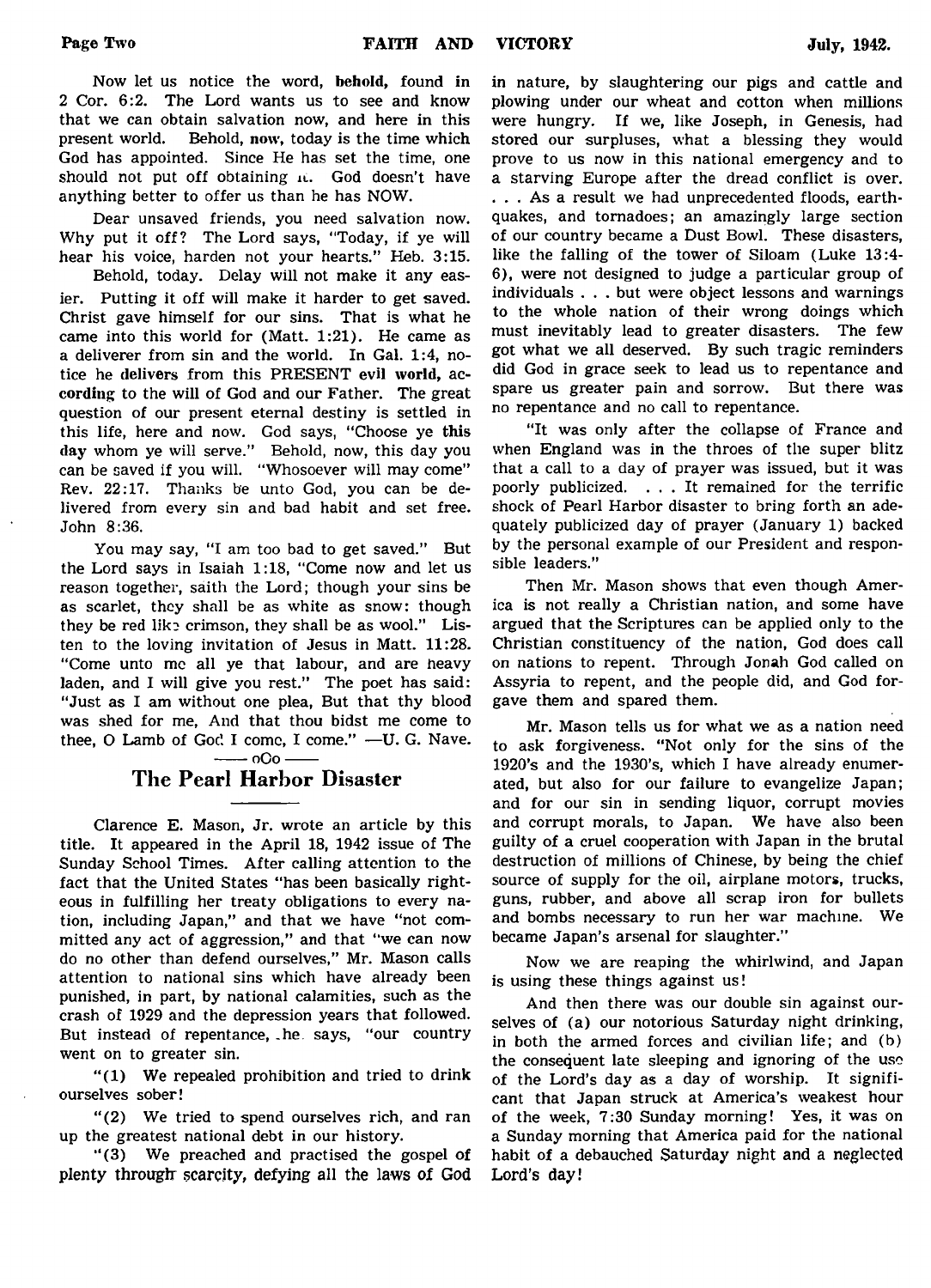Pearl Harbor was unmistakably God's judgment on America. . . It is quite evident that "God permitted our usual efficiency to slip that in the very first moment of this great war we might see that apart from Him there is no real safety. By this tragedy God tried to shock America into a recognition of her sinful complacency and unrepentant pride.

Let us remember that "nations are not only punished for their sins but by their sins. (Cf. Obadiah, v. 15). . . Our Lord's words in Luke 13:1-5 concerning the tower of Siloam establish the principle that the Lord does not immediately send judgment for a nation's sins upon all the individuals constituting that nation, but object lesson disasters upon a fragment of the nation to warn the WHOLE nation of what their wrong-doing deserves, and will receive, IF repentance is not forthcoming.

"If America does not see God's hand in Pearl Harbor, I tremble for us. We have sinned. . . .Oh Christians, Pray that God will bring America to her knees. . . . let us tell others that" what America needs is not simply tanks and planes and armed forces, but forgiveness and mercy of God!" (Condensed). — Christian Victory.

# $-$  000  $-$

# The Merciful Shall Obtain Mercy

How great is thy mercy toward those that seek thy mercy? "For as the heaven is high above the earth, so great is His mercy toward them that fear Him. As far as the east is from the west, so far hath He removed our transgressions from us. Like as a father pitieth his children, so the Lord pitieth them that fear Him. For he knoweth our frame; He remembereth that we are dust." Psa. 103:11-14. "The Lord is merciful and gracious, slow to anger, and plentious in mercy. He will not always chide: neither will he keep his anger for ever. He hath not dealt with us after our sins; nor rewarded us after our iniquities. For as the heaven is high above the earth, so great is his mercy toward them that fear Him." Psa. 103:8-11.

"And the Lord shall utter His voice from His army: for his camp is very great: for he is strong that executeth his word: for the day of the Lord is great and terrible; and who can abide it? Therefore also now, saith the Lord, turn ye even to me with all your heart, and with fasting, and with weeping, and with mourning: And rend your heart, and not your garments, and turn unto the Lord your God: for he is gracious and merciful, slow to anger, and of great kindness, and repenteth him of the evil." Joel 12: 11-13.

"His mercy is on them that fear Him from generation to generation." Luke 1:50. " For thou, Lord, art good, and ready to forgive; and plenteous in mercy unto all them that call upon thee." Psa. 86:5.

"Make a joyful noise unto the Lord, all ye lands, Serve the Lord with gladness: come before his presence with singing. Know ye that the Lord, He is God: it is He that hath made us, and not we ourselves; we are His people, and the sheep of His pasture. Enter into his gates with thanksgiving, and into his courts with praise: be thankful unto Him, and bless his name. For the Lord is good; his mercy is everlasting; and his truth endureth to all generations." Psalm 100.

"And the Lord passed by before Moses, and proclaimed, The Lord, the Lord God, merciful and gracious, longsuffering, and abundant in goodness and truth. Keeping mercy for thousands, forgiving iniquity and transgression and sin, and that will by no means clear the guilty; visiting the iniquity of the fathers upon the children, and upon the children's children, unto the third and fourth generation." Ex. 34:6, 7.

As our God is merciful toward man, even so He wants his redeemed ones to be merciful toward those that hate them, and despitefully use them. For He was treated maliciously by those that hated Him, though all heaven would have defended Him, had he called upon the angels. But instead of revenge, He cried, "Father, forgive them, for they know not what they do." He manifested the mercy of God, right in the time of great suffering. He was being offered as a lamb, and suffering that all men might be pardoned, and delivered from sin and guilt; but in their pride and religious bigotry, they hated Him, and would not have Him rule over them, and would not honor Him as King. They hated his mercy, and cried, "Crucify Him! Crucify Him! In the sermon on the mountain He said, "Blessed are the merciful: for they shall obtain mercy." Matt. 5:7. But the Word says nothing like that about those that have no mercy upon others. Those that are merciful toward the poor, God will be merciful to them. Prov. 14:21. Yes, God is merciful toward the merciful. We reap what we sow. — Edith Kriebel.

#### o— o— o—o— o— o— o

Washington, D. C.— Dear Bro. Pruitt and family, Greetings in the name of Jesus. Tonight finds me still saved and pressing on the upward way. New heights I'm gaining every day. I am thanking and praising the blessed Master for keeping me each day of my life keeping me from sin and condemnation— and I expect to go all the way with him. Pray much for me, that I may ever keep humble at his feet where he can use me. I am very well at this writing and singing the gospel. I am going to and fro, singing and giving praises to him for keeping me. I hope some day, if it is the Lord's will, that I will meet with the saints at Guthrie in some of their meetings. It was there in your meeting in '38 that I was helped so wonderfully. I am Bro. M. J. Phillips' sister-in-law. Pray much for me and daughter that we will stay consecrated to sing his praises.

I wish some of you could come this way some time. I long for a good Holy Ghost meeting again.

Love to the saints, Mrs. Missouri Tillman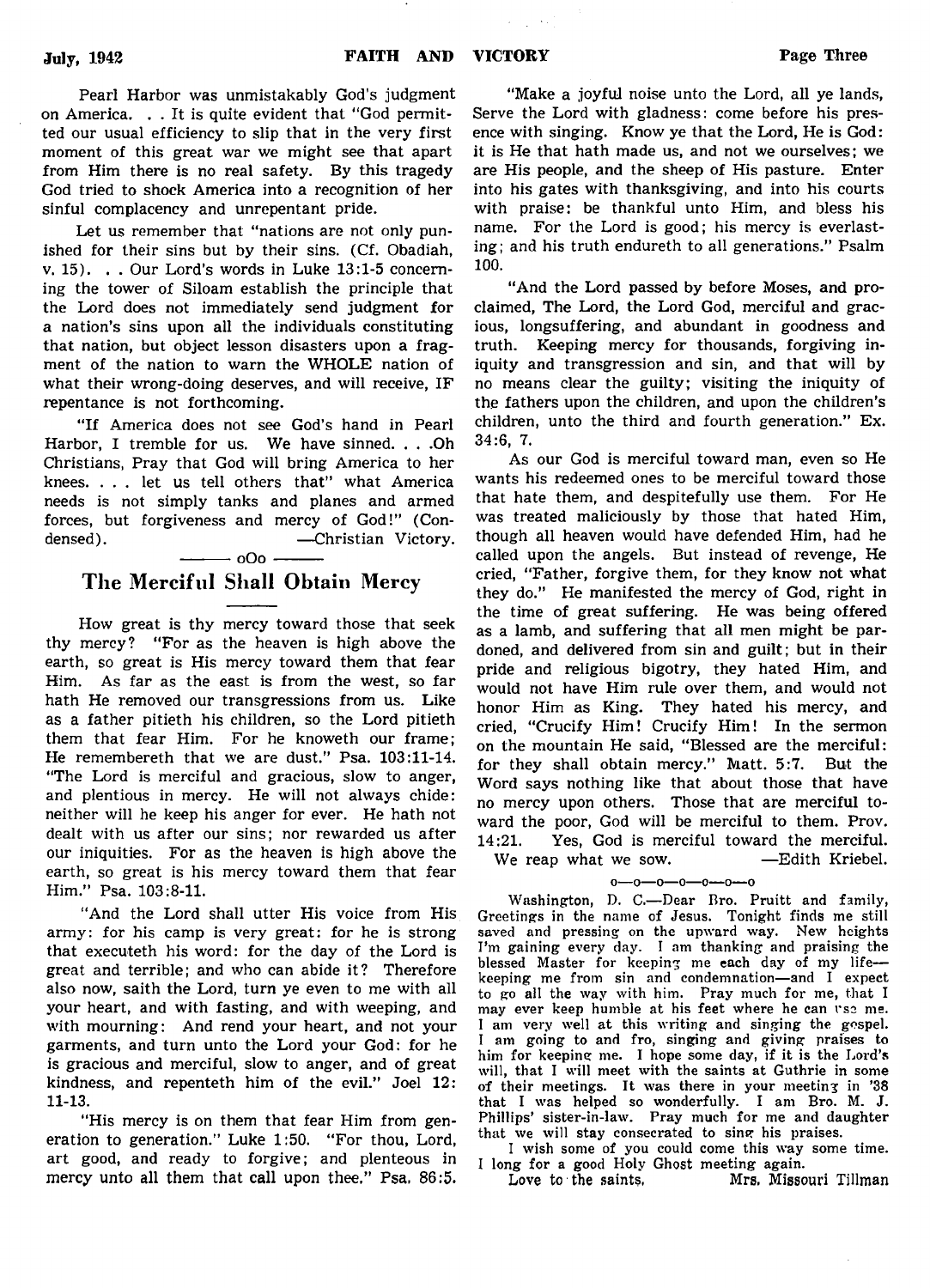### " FAITH AND VICTORY"

#### 16 PAGE HOLINESS MONTHLY'

An exclusive, full gospel paper printed and sent out in the name of the Lord Jesus Christ in the interest of all Christians, which body of believers constitute the one and only true Church of God.

This non-sectarian paper is edited and published each month (except August of each year which is Camp-meeting month, and we omit this month to attend these meetings) by Fred Pruitt, assisted by Mary A. Pruitt, and other consecrated workers at FAITH PUBLISHING HOUSE, 920 W Mansur Ave., Guthrie, Okla.

(Entered as second-class matter June 30, 1930 at the Post Office at Guthrie, Oklahoma under the act of March, 3, 1879.) — SUBSCRIPTION PRICES—

Its motto: Have faith in God. Its object: The glory of God and the salvation of men; the promulgation and restoration of the whole truth to the people in this "evening time" as it was in the morning Church of the first century; the unification of all true believers in one body by the love of God. Its standard: Separation from the world and entire devotion to the service and the will of God. Its characteristics: No discipline but the Bible, no bond of union but the love of God; no test of fellowship but the indwelling spirit of Christ; and separation from all human organizations—such are not authorized in the Word of God.

Through the Free Literature Fund thousands of gospel tracts are published and sent out free of charge as tne Lord supplies. Cooperation of our readers is solicited, and will be appreciated in any way the Bible and the Holy Spirit teaches you to do or stirs your heart. "Freely ye have received, freely give." Read Exodus 24:2; 1 Chron. 29:9; 2 Cor. 9:7; and Luke 6:38.

This publication teaches salvation from all sin, sanctification for believers, unity and oneness for which Jesus prayed as recorded in John 17:21 and manifested by the apostles and believers after Pentecost. By God's grace we teach, preach, and practice the gospel of the Lord Jesus Christ, the same gospel which Peter, John, and Paul preached, taught, and practiced; including the Divine healing of the body. James 5:14, 15.

Free-will offerings .sent in to the work will be thankfully received as from the Lord and used in the furtherance of the gospel work as God directs unless otherwise specified. All personal checks and Post Office Money Orders should be made payable to Fred Pruitt, or to

FAITH PUBLISHING HOUSE 920 W. Mansur Ave., Guthrie, Oklahoma.

 $0 - 0 - 0 - 0 - 0$ 

" Work on, work on, nor doubt, nor fear. From age to age this voice shall cheer: • Whate'er may die or be forgot, Work done for God, it dieth NOT."  $0 - 0 - 0 - 0 - 0$ 

St. Elmo, 111.— Dear ones: 1 wrote to you for prayer when my heart was so bad, and praise God, it is well. I give God the praise, and thank all of you for your prayers. I thought I would get to go to camp meeting but the way seems very dark. If God will make a way, I am coming and hope to see all of you.

God bless you  $\Box$ . Do all the good you can; it seems time is short. Your saved sister, Laura Smyth

### *Editorials*

We are very much pleased to note the many new subscribers for the "Faith and Victory" paper. We rejoice to know that God is so wonderfully working and blessing the many readers of this messenger of love and mercy to souls. Our fervent desire is to be a blessing to all that we can and an injury to none. The enemy hates the truth and causes people to become evil affected against the innocent even as some were against Jesus. According to their judgment, they see great wrongs in others, even as they did the innocent Jesus, and try to make them out as evil, even as they are themselves. They make me think of a drunk man who thinks everybody else is drunk because he is. I was traveling on the train in Ala. once. As we pulled into Mobile, the depot platform was thronged with people. A crazy man was on the train with his head out of the window. He looked upon the throng of people, waved his hand and yelled out, "You are all crazy, you are all crazy."

The religious Pharisees were so full of evil, guile, hypocrisy, envy, and hatred that they looked upon Jesus as such and spoke evil of him, misconstruing his words and making them mean what he did not say, belittling him to lift up themselves and hold their favor with the people. They watched him and grabbed at every thing that they thought they could use to twist around and injure him with. That same spirit is in many professors of religion today. They array themselves against the innocent, speaking evil of them and showing retaliation even without cause. Such are false apostles, deceitful workers, transforming themselves into ministers of righteousness, subverting souls and enticing the innocent away after them for selfish gain, making merchandise of many of the lambs of God through their crafty, "wolf in sheep-skin religion." They roar like lions to frighten and confuse and make all whom they can to believe that they are the great power of God. Satan has truly transformed himself into an angel of light in these days of the Lord's preparation. "And the work of righteousness shall be peace, and the effect of righteousness, quietness and assurance forever. And my people shall dwell in a peaceful habitation, and in sure dwellings, and in quiet resting places." A hint to the wise should be sufficient.

At this present writing, June 12th, Bro. Ostis Wilson, Jr. of Anthony, Kans. is holding a revival meeting here at Guthrie. The interest is good and the word is being preached in the power and demonstration of the Spirit. We feel sure that God is carrying the truth to many hearts and we are expecting good results.

Sister Harris of Dixon, 111. is visiting in our home on a vacation and is enjoying the meetings. She came here to get spiritual help and healing. She told me this morning that she was feeling so good and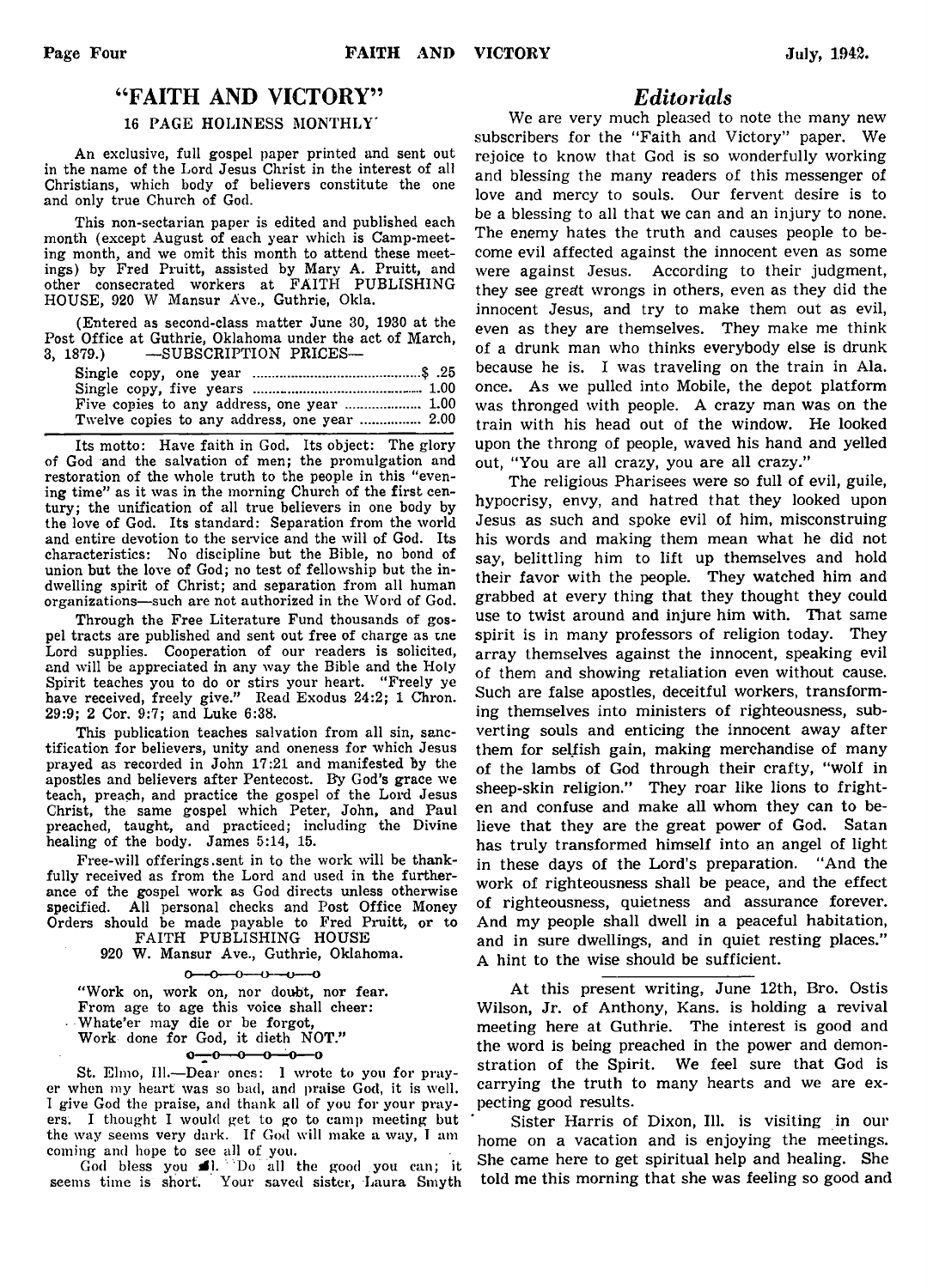was so much encouraged. We are expecting others to come in for the meeting; also, some other ministers to help along in the good work begun.<br> $o \rightarrow o \rightarrow o \rightarrow o \rightarrow o$ 

August is the month that the office workers take vacation to be in campmeetings and get needed rest from the close confining work; so as usual, we shall not print and put out any "Faith and Victory" paper for August. However, Lord willing, we shall print the "Bible Lessons" and send them to all who get the rolls for Sunday School use. Those who are not getting rolls can notify us if you desire these lessons sent to you. We shall be glad to send to any who desire them.

Your servant with several others expects to leave for Hammond, La. on the 26th of June to attend the Southern Campmeeting and engage in revival work as the Lord leads. Our address while there will be in care of Box 370, Hammond, La.

#### o—o—o—o—o—o—o

There are some sect religious bodies that practice promiscuous kissing. The Bible teaches the "Holy Kiss," but never a kiss of lust. The brethren greet the brethren and the sisters greet the sisters as they have fervent love one to the other. We should always let the wisdom of God govern us in this privilege as we may meet in places where it would be improper for us to greet with an holy kiss for the sake' of others consciences. If it is not prompted by pure love, it would not be a holy kiss. To practice greeting the opposite sex would be lust and would have the appearance of evil, bringing shame on the righteous cause of God. Let God lead us by his Spirit and word in these things.

#### o—o— o—o—o—o

In this issue of the "Faith and Victory" we have articles which different ones have written on the church and its function in this time world.

We find in Matt. 16:18, that Jesus says, "Upon this rock I will build my church." So the church has a solid foundation— truth that is immovable. Jesus is the builder; it has no human founder, governor, or ruler. In Isaiah 9:6 we read, "For unto us a child is born [Jesus] unto us a Son is given [Jesus] and the government shall be upon his shoulder." (Jesus' shoulder). In the seventh verse, the prophet says, "Of the increase of his government and peace there shall be no end." He is still governor and shall always be. In Hebrews 8:2, we read of Jesus being "A minister of the Sanctuary, [church] and of the true tabernacle, [the church] which the Lord pitched and not man." Man has nothing to do with the building of the true church only as the Lord functions through him to the saving of souls. The Lord adds members to the true church (Acts 2:47). God sets the members in the body, or church as it pleases him (1 Cor. 12:18). In the 27th verse he says, "Now ye are the body of Christ and members in particular."

In the 23rd verse of the 6th chapter of Ephesians, he tells us plainly that he is the head of the church, and in the 24th verse he says the church is subject to Christ. In the 26th verse the church is sanctified and cleansed. In Eph. 2:20, 21 we see that Jesus is the chief corner stone, denoting him to be the governing and ruling power, and all the members or saved people are "fitly framed together "— framed together with Christ. "Ye are builded together for an habitation of God through the Spirit." By these scriptures it is plain to see that no man or set of men are the head of the church that Jesus has built. We are all just members in the building, functioning in our proper places where God has set us. Christ is the head, the ruler, the governor and all the members are subject to Him and to one another in the fear of God. (1 Pet. 5:5).

I have been saved and sanctified for twentyfive years, and have never gone back on the Lord, even in the many fiery furnaces and severe testings of being in "peril among false brethren." Jesus has always been my comfort and the "form of the fourth" has brought me out into a large, even place. During this twenty-five years, the Lord has had us right in the front of the battle and we have met up with nearly every kind of evil spirit that works through men to keep the flock or church divided, or to injure, abuse, lacerate, or divide those that are gathered together. The most clever, crafty, and destructive spirit today is the one that possesses a preacher in "Sheep's clothing," who being covered as he is, deceives precious souls and works havoc in confusing, scattering, and dividing the flock. They certainly do hate the Lord's true ministers that discern them and try to cast them down as being evil as they themselves. They generally brand them just like they themselves are in heart, and do all they can to turn precious souls against them so they can continue their influence over them in making vain profit of them. Paul says such are deceitful workers.

The church in its true sense is the Body of Christ that is in the world today, and as the religious Pharisees sought to injure Christ, casting his name out as evil and piercing him and slaying his body, so these "deceitful workers" in "Sheep's clothing" today are applying themselves to injure the church, the Body of Christ, to cripple or slay it, divide it up, while at the same time claiming to uphold it and to love the church or the body. The Pharisees claimed to love God and to serve him and at the same time was trying to injure or slay God who was Christ. Old Satan ever works the same, and the words that Jesus spoke to the scribes and Pharisees is being fulfilled again in these last days when the body of Christ is coming into plainer view, and it will be more so as time goes on. My brother, sister, beware of these "Deceitful Workers." 2 Cor. 11:13.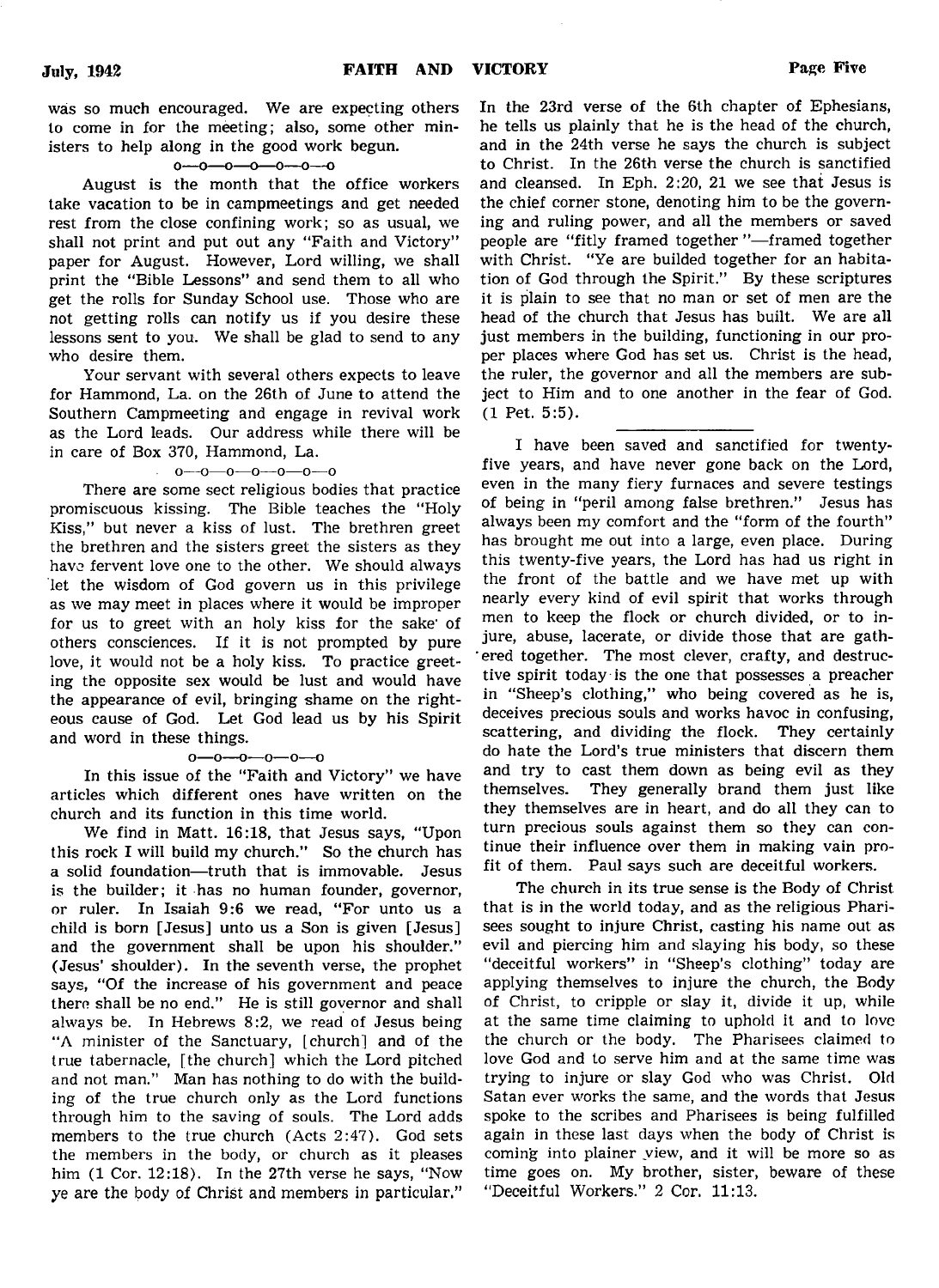In the "Editor's Confession" of the June issue wherein we stated that we stood ready to confess and rectify any wrong or injury we have done any person, we did not mean that we would confess to folks who just imagine that they have been wronged and demand unreasonable terms. Some preachers and others are possessed by spirits that one can never satisfy. They seem to be like the spirits that watched Jesus, looking for imaginary faults and sins. If one confesses once, they will soon have something else for him to confess. They want you to accept them as your God in judgment. Such spirits need to be rebuked rather than confessed to. Jesus rebuked his accusers and said, "Ye are of your father, the devil." John 8:44.

Bro. Willie C. Murphey and Frances Edna Pruitt were united in marriage on June 6, 1942 in our home here in Guthrie near the Faith Pub. House. The ceremony was performed by Elder O. B. Wilson, Jr. of Anthony, Kans. in the presence of thirty-five or forty invited guests, after which ice cream and cake was served. Many useful gifts were presented to the couple, which were appreciated and received as tokens of love and good-will. Bro. Murphey has made his home in Guthrie for seven years or more and is loved and respected by all who know him. At present, he is Linotype operator for a printing company here in Guthrie. The Lord has called him to the ministry and evangelistic work. He has a trailor house and they expect to travel in evangelistic work.

Frances is the youngest child of your editor and wife and has been saved for many years and working here in the "Lord's Print Shop." We shall miss her in the work and in the home very much, but rejoice to know that she will continue in the service of the Lord. She is the last of our six children that have married and left the parental roof. It is rather lonesome now as we sit together with the children absent; but we must yield to the Lord's will in these marriages, for such are ordained of God. Pray that the Lord will make them useful in his vineyard.

### "SELECT HYMNS" SONG BOOKS Should Be Reprinted

We have been doing our best to secure used "Select Hymns" song books for the saints. We have been able to get a few, but now it seems there is no hope of being able to secure more. The saints are unanimously agreed that the majority of the songs in this book are spiritual and given of God, and there is no other song book published before or afterward that equals it; therefore they are crying for these books. The Gospel Trumpet Co. have discontinued printing it. We have written to them about buying the plates so we could reproduce the book. They answered that they would sell the complete lot for \$500.00. To make them new would likely cost a thousand dollars.

Our impression from the Lord is to start a "Select Hymns" song book fund, and all those who are interested in buying these plates to reprint the "Select Hymns" song books can send in your offering and we will keep an account of it and preserve it. Should we not receive sufficient funds to purchase the plates (which is not likely) it would be returned to you or used otherwise for the Lord as you may direct. Some may be led of the Lord to send five dollars, some ten dollars, others, twenty-five, fifty, or a hundred dollars. The Lord may impress one saint to send half or even the whole amount. This is a good investment for the Lord's work, as it will preserve these good songs for the saints.

The book is very large and bulky and expensive to print as they are, and we had in mind that three or four hundred of the best songs could be selected. This would make a smaller book and could be paper bound with good strong material and retailed at fifty cents each. However, all this could be decided after we secure the plates. This is a good investment for those who care to lay up treasures in heaven, for surely God wants these good spiritual songs to continue to be sung by the saints.

# $-000$ *Obituaries*

Bro. Virgie E. Hardman. 81, of Tarlton, Ohio died at 3 a. m. Tuesday after a short illness. He was an old time minister of the Church of God. He had never compromised the truth, but preached it straight and c'ean from the Bible and truly practiced what he preached. Bro. Hardman was born in Rome County, W. Va., Feb. 11, 1861. He married Sarah Nancy Ware who died March 4, 1923. Nine children (four of whom preceded him in death) were born to this union. He later married again. He is survived by his widow, Mrs. D. M. Curry Hardman. His living children are: Lenoard of Tarlton, Ohio, Virgil of Jeffersonville, William of Columbus, Alfred E. of 703 Jefferson Ave., and Mrs. Anna Jones, Washington C. H., 26 grandchildren and 29 great-grandchildren. The funeral sermon was preached by Bro. Arprsup of Lucasville, Ohio. He was laid to rest in the Frankfort Cemetery beside his companion. He is greatly missed by all who knew him. He was a loving companion and Father.. He trusted the Lord until the last and went home to glory.

#### $0 - 0 - 0 - 0 - 0 - 0$

Little Jimmie Harppe, 10 months old, grandson of Mr. and Mrs. Charles Harppe of Ford's Branch, Ky. went to be with the Lord Thursday night, May 14, 1942. He was hurried in Ford's Branch Cemetery Sat., May 16.

#### $0 - 0 - 0 - 0 - 0$

Mrs. Lizzie Hopkins, 66, wife of James E. Hopkins died at her home in Ford's Branch, Ky. May 16, 1942, following an illness of four months.

At the outset of Mrs. Hopkins' illness Mrs. B. M. Montress, missionary of the Church of God, was called in to pray with her. Mrs. Hopkins had been a member of the Christian denomination for manv years, then decided to join the Baptist denomination. But she embraced the true faith of the church of God a few weeks before her passing. She said she was going home to rest.

She leaves to mourn the loss of a good wife, loving mother, and devoted grandmother, two daughters, Mrs.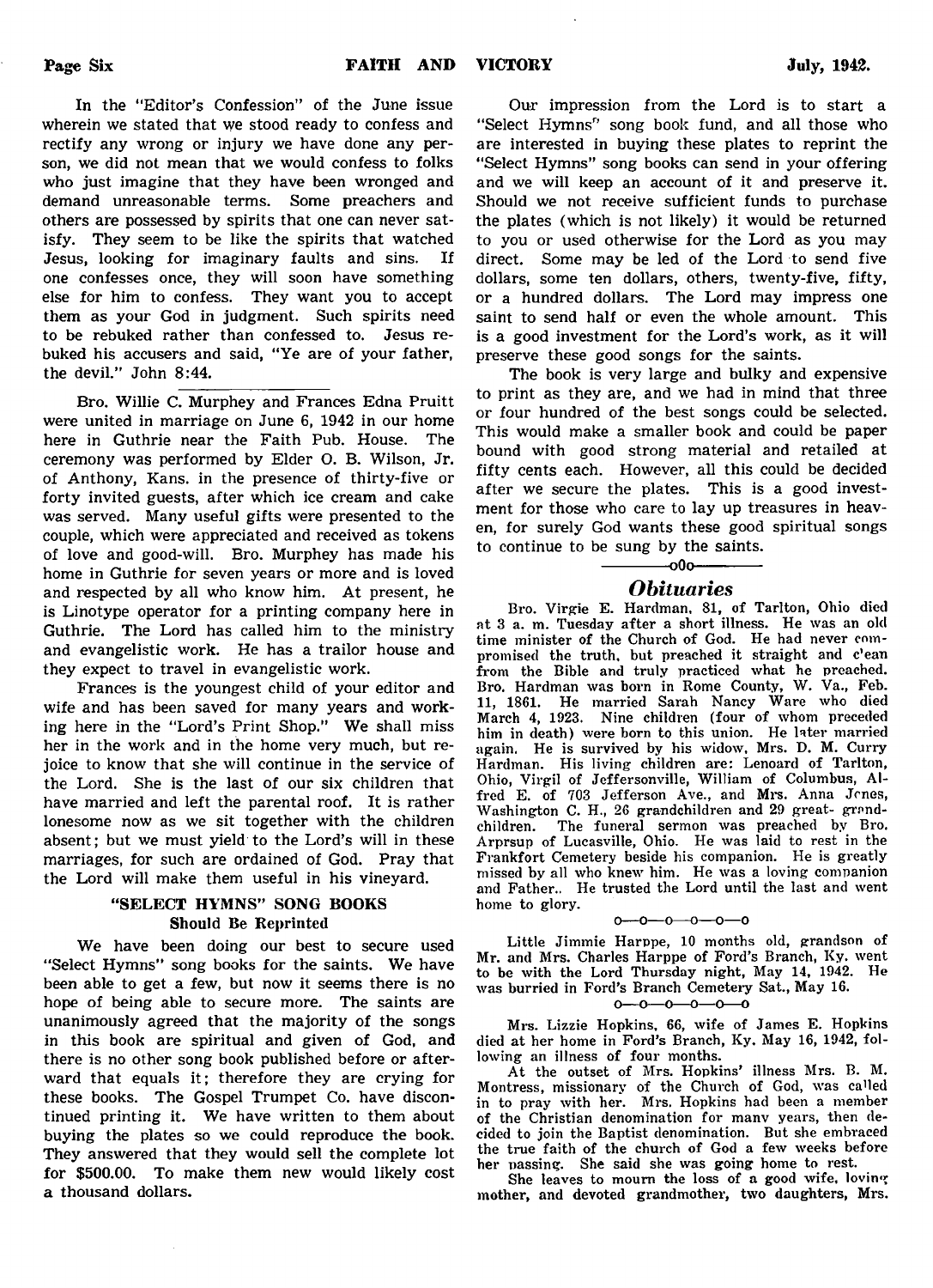Millard Blackburn of Ford's Branch, Mrs. Virgie Thompson of Gary, W. Va., several grandchildren, and great grandchildren. Her granddaughter Opal lived with her and Thelma was called from Detroit, Mich, to her bedside. They were very devoted and deeply feel their loss of one so dear.

The Christian women came in and laid the body out. Sister Hopkins must have had a heavenly vision just as she left this world, for on her face rested the sweetest smile, though she had suffered so much.

#### CARD OF THANKS

To the Christian friends and neighbors of the Hopkins' Home

We wish to thank the Christian friends and kind neighbors for their loving service rendered during the illness and death of our beloved mother, grandmother, great-grandmother, wife, and sister. We especially thank the dear friends and Christian sisters who so tenderly came to our aid and laid our loved one out.

Husband, children, grandchildren, and great-grandchildren  $-$  0O0  $-$ 

# Church of God Campmeeting Places and Dates

NATIONAL—MONARK SPRINGS, MO.

Five miles east of Neosho. July 17-26.

#### CALIFORNIA STATE— PASADENA, CALIF.

Near corner of Mentone and Washington Sts. August 21-31.

#### DOVER, OKLAHOMA

One mile north and  $2\frac{1}{2}$  east of Dover. August 28-Sept. 6.

### GENERAL SOUTHERN—HAMMOND, LA.

One mile southwest of Illinois Central Depot. June 26-July 5.

### UNION CITY, INDIANA

Corner of Carter and Union Sts. August 14-24.

#### OREGON STATE— SCIO, OREGON

At country home of Sister Emma Busch. July 2-12.

### OKLAHOMA STATE— GUTHRIE, OKLA.

Near corner of Sixth and W. Warner Sts. July 31-Aug. 9.

The CALIFORNIA STATE CAMPMEETING of the Church of God will be held at Pasadena, beginning Aug. 21st, lasting over two Sundays, if the Lord is willing.

We are expecting a refreshing time from the presence of the Lord; and that able ministers will be present to set forth the Word of God in all its purity, backed up by the power of the Holy Spirit. The meeting will be supported by free-will offerings. A cordial invitation is given to all saints and lovers of the truth to attend. There is ample room for tents to be put up on the camp ground. We are trusting that tents will be available to all who desire them. However, we would suggest to those having small tents to bring them with you. The camp ground is located near the corner of Mentone and Washington Sts.— accessible by rail or highway. Pasadena is located about ten miles from the city of Los Angeles. For information write to Bro. Earle E. Forbes 4250 Perlita Ave., Los Angeles, Calif., or Bro. R. W. Morgan, 1302 Lincoln Ave., Pasadena, Calif., of the campmeeting committee. We earnestly desire the prayers of the saints for the success of this meeting. — Emma Holden Cage

The BOLEY, OKLAHOMA CAMPMEETING of the Church of God will be held Aug. 14th to 23rd. Come praying that God will have His way and souls and bodies will be benefitted, and the name of the Lord will be magnified. The meeting will be run on the free-will offering plan. Bring your bedding. Straw will be furnished. Come, enjoy the good things of God. The tent and chapel is on the north side of the Boley High School building. We expect to feast at Father's table.

Be sure to bring sugar ration books or sugar.

For particulars write Sis. Lizzie Jones, B'oley, Okla. **-------------oOo--------------**

Tillamook, Ore.— Dear Saints: Greetings in Jesus' dear name. I feel led to write you my testimony although I know that words cannot describe the love I have in my heart for our Lord and Savior. He has been so dear to me in the past few months, and has blest our home with a tiny baby girl, which I know is an answer to prayer. How I thank Him for his kindness and care, and especially for being an ever present help in the time of need.

Please pray for me that I continue faithful and that my life will be an encouragement to those around me who yet have not turned to the Lord.<br>Your Sister,

#### Mrs. James Mapes  $0 - 0 - 0 - 0 - 0 - 0 - 0$

Hammond, La.,— Dear Bro. Pruitt, Greetings to all of you at Faith Pub. House. Hope you are all well in body and soul. I am still praising God for his goodness and mercy to me. It will soon be two years since he saved me, and I want to say that I am not sorry that I gave my heart to him when I did, for His service grows sweeter each day. I can look back over my past life and see where the Lord has had his protecting hand stretched out over me, and although I was unsaved, he spared my life in answer to prayer.

The campmeeting to be held here is not far off. We are praying and looking forward and expecting to have a real good meeting.

Pray for us that we may ever be found up and doing in the service of the Lord. My desire is to do the will of the Lord and serve Him all the days of my life.

Yours in Christ, Max F. Williamson  $0 - 0 - 0 - 0 - 0 - 0 - 0$ 

Shawnee, Okla.— Dear Bro. Pruitt: I feel like writing my testimony this morning for the Lord. I want to tell what he did for our little girl, and many other things he does daily. I am still saved and enjoying the Lord. The Lord healed our little girl of the Diphtheria, when we and all who saw her gave her up, thinking she was dying. We just gave her to the Lord and he gave her back to us. He touched her instantly and in two or three hours she was up playing. I am truly thankful to the Lord and all the saints for all their prayers. I promised the Lord if he would heal her I would write my testimony. I know the Lord can heal any manner of disease. I am trusting him for my whole family. I am having a battle now for my own health, as I have heart trouble that keeps me from working or doing anything. I desire the earnest prayers of all the saints everywhere. I know the Lord can heal me when he sees fit. So pray for me.

Your brother in Christ, Archie Souders

If you want the Sunday School Lessons for July, let us know by mail, and we shall send them to you at once.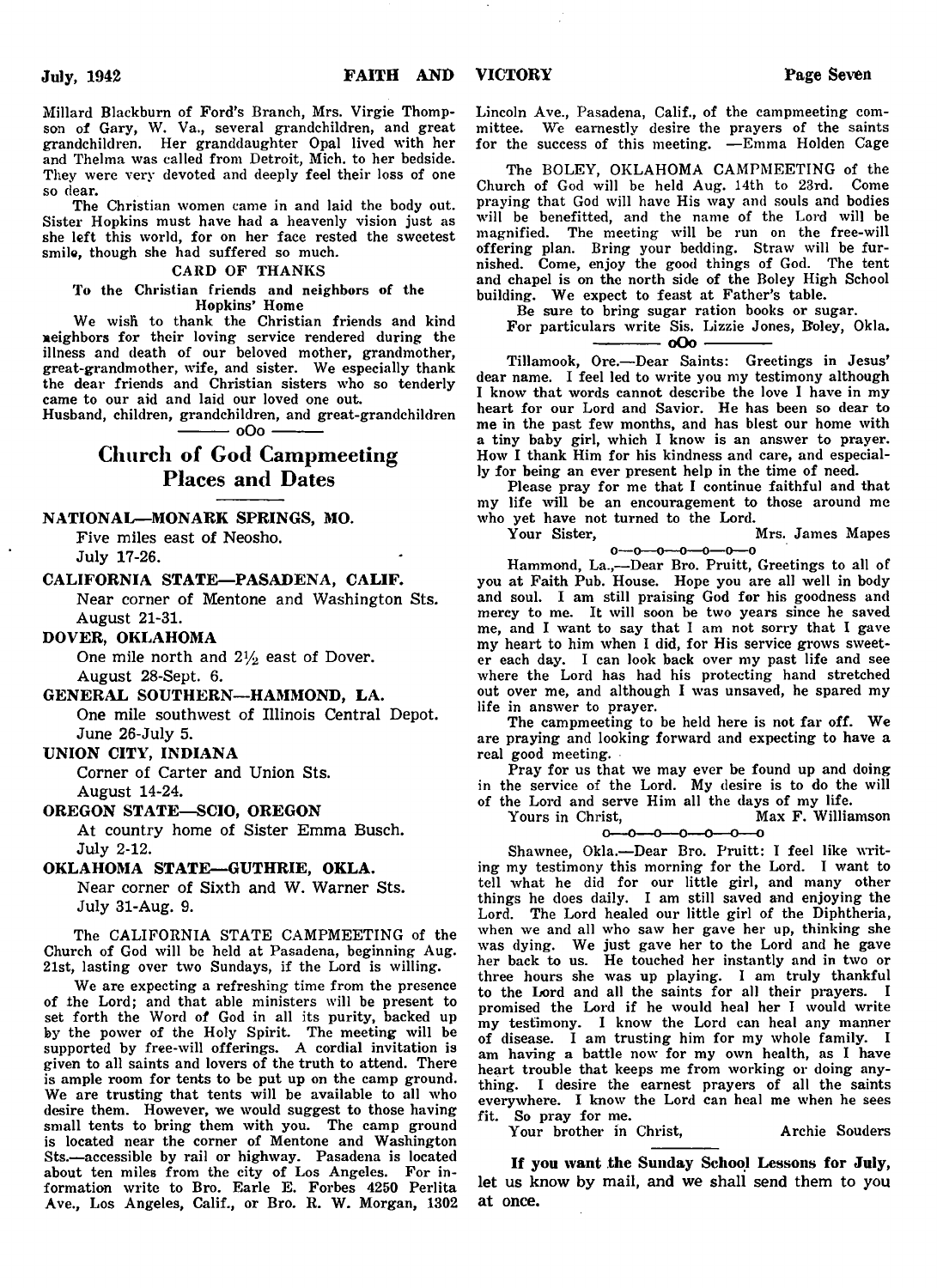

In the figure, the lines having dots on the end represent the sects of men. They are sects—that is, they contain only a part of the whole; only a part of the Bible. They are pointing toward the Bible; they all base their claim on it, and their foundation in it; but it will be seen that none of them reaches it, except one as shown that goes past it, hence all of them miss it. But it is plainly obvious that, if the one going too far would have stopped in the Bible, and all those who did not reach it had not stopped until they got there, all would have met it and been one, as a natural consequence. Thus all would have met in Christ, and all would have been complete in him (Col. 2:10 and 4:12). All would be one in Christ (Gal. 3:28), and saints of the Most High, especially. Let us go to Eph, 3:3-6 and have a perfect meeting in the Christ of the Bible, in the unity of the Spirit, in the bond of peace and humble ourselves down to God, and let this God (ver. 6) work His own pleasure in us all, and through us all, and get rid of the terrible overhanging menace of a schismatic spirit that is chuckling about the camps of the saints to work their ruin. It's awful! My soul is greatly burdened about it! If every religious professor in the world would humble himself down to God, and all meet strictly on Bible grounds, and stay that way, schismatic spirits would have to go out of business. And there would plainly appear ONE outstanding church all working in harmony looking forth as the morning, fair as the moon, clear as the sun, and terrible as an army with banners (Solomon's song 6:10).

—J. H. Pierson.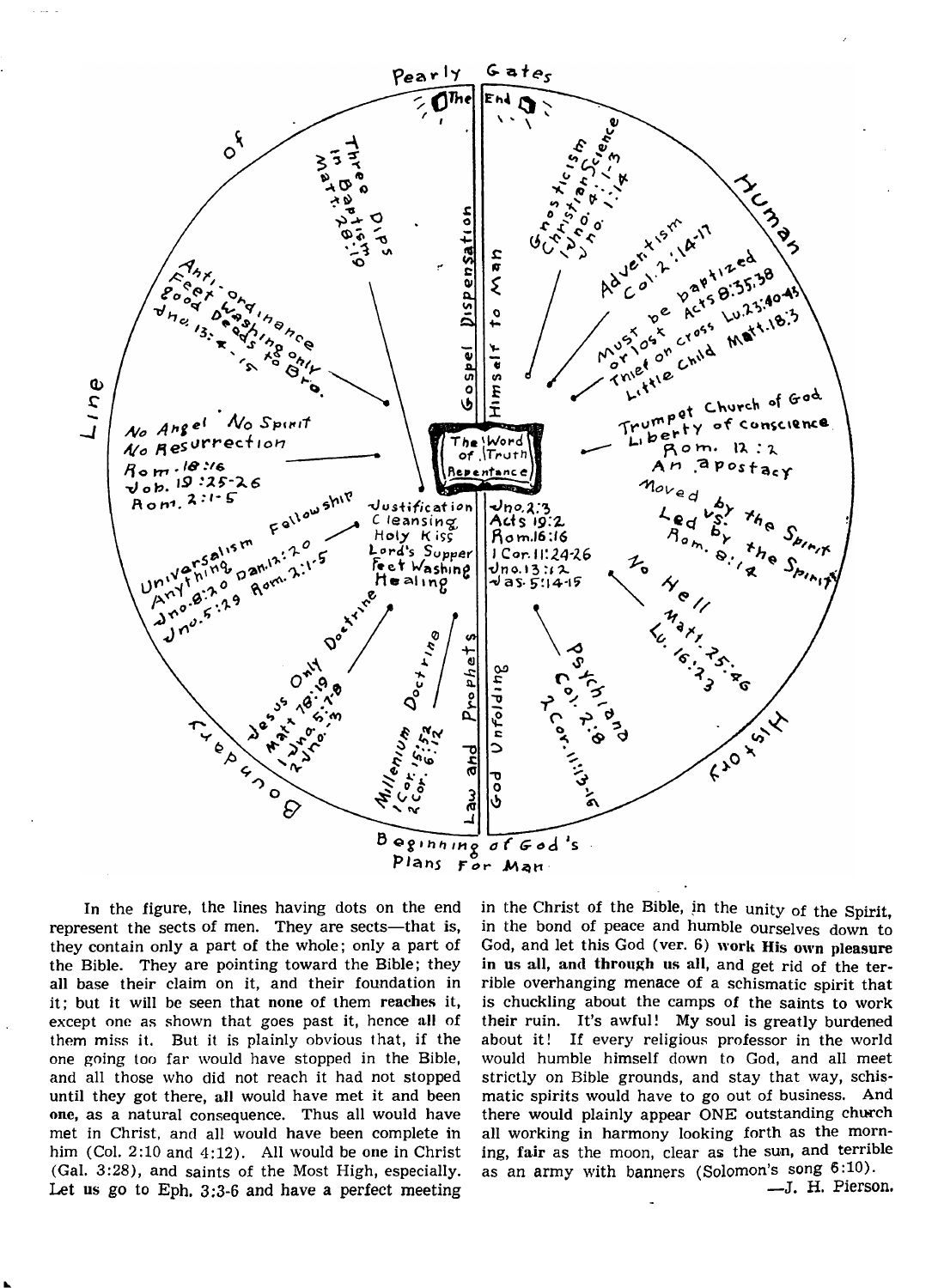



# ARE YOU?

Are you willing to go to the harvest, Are you willing to sacrifice all, Are you willing to leave all behind you To answer the dear Saviour's call?

Are you seeking lost souls around you, Are you touched with their sorrow and care Are you pointing them ever to Jesus Who offers them heaven so fair?

Are you living the life as demanded, Are you sending your light o'er the flood, Are you telling them how he has loved them And purchased them with his own blood?

Are you ready to go out to meet him, Are you anxiously waiting his call, Are you listening with ears ever open For. those words from his sweet lips to fall?

Are you ready to face your past record, Are you holding your dear Saviour's hand, Are you keeping that peaceful assurance As you take your last witness stand?

Are you able to stand in his presence And his face of bright glory to view As he calls for those who are ready, And seeing you there, asks, "Are you?" — Clifford W. Wilson

# $-000$  -*Editorials*

The apostle Paul, in his epistles shows much concern for the spiritual prosperity of the various congregations of saints. He taught and exhorted them to live victorious, fruitful lives; but with some their spiritual progress was very slow, and some faltered and missed the path of right. To one church he wrote these words, "Ye did run well; who did hinder you that ye should not obey the truth?" They had made a good start and run well for a while, but some hinderance arose to stop their progress. The question was: Who or what thing had hindered them that they should not obey the truth ? The thing that sidetracked them perhaps would not affect us at all today, but it is a fact that folks who had run well are being hindered to the extent that they are not obeying the truth. There are those who are like the seed that fell on stony ground and sprang up and endured for a while, but when tribulation or persecution arose because of the Word, by and by they were offended. Many causes arise which detract from the narrow way. Some become unfruitful because the care of this world and the deceitfulness of riches choke the Word.

The devil well knows that the reward of the righteous will be received only after they have endured the storms and trials of life unto the end, so it is his business to devise schemes by which to overthrow their faith and confidence in God. He begins in small things, and if they are allowed to continue their, work, the result is that "the little leaven leaveneth the whole lump." But those who are enduring temptation can be comforted by this promise that "blessed is the man that endureth temptation: for when he is tried, he shall receive the crown of life which the Lord hath promised to them that love him." Let us who have been released from bondage "stand fast therefore in the liberty wherewith Christ hath made us free."

A number of campmeetings are scheduled to be held this summer, and we want to encourage all the young people, saved and unsaved, to attend at least one of these meetings if the way is opened for you to do so. The Lord wants to save those who are not saved, and those who are saved will want to go for spiritual encouragement and to be a blessing to others. In these meetings there will be a time for young people's services, so come and receive your share of spiritual blessings. Remember that a time is coming when you will need all the spiritual strength within your reach. Fortify now against the enemy of your soul.  $\qquad \qquad -L. \; D. \; P.$ 

 $-000 -$ Hamilton, Miss.— To all the dear young saints scattered abroad, Greetings in Jesus' dear name. sending in my testimony for the first time. This leaves me saved and ready to do all I can to help or encourage some poor soul along the narrow way.

I am young and haven't been saved but about one year. And at the present time I am isolated from all the true saints of God (I mean from the ones that are in the true light). So please pray for me that I will let my light shine, and that I will be faithful until the end.

Now I want to recommend a little book to all of you young Christians. The title of it is, " The Instruction of Youth in the Christian Life," written by C. E. Orr. I have read this little book and I think it is as good as any I have read except the Bible. I am sure you can still order it from Faith Publishing House. The price is only ten cents.

O, let us serve Jesus In spirit and in truth. .0. let us serve Jesus While yet in our youth. 0, let us serve Jesus In this body of clay; Then when this life is over Our new bodies won't decay.

A young brother in Christ, Vada McMillian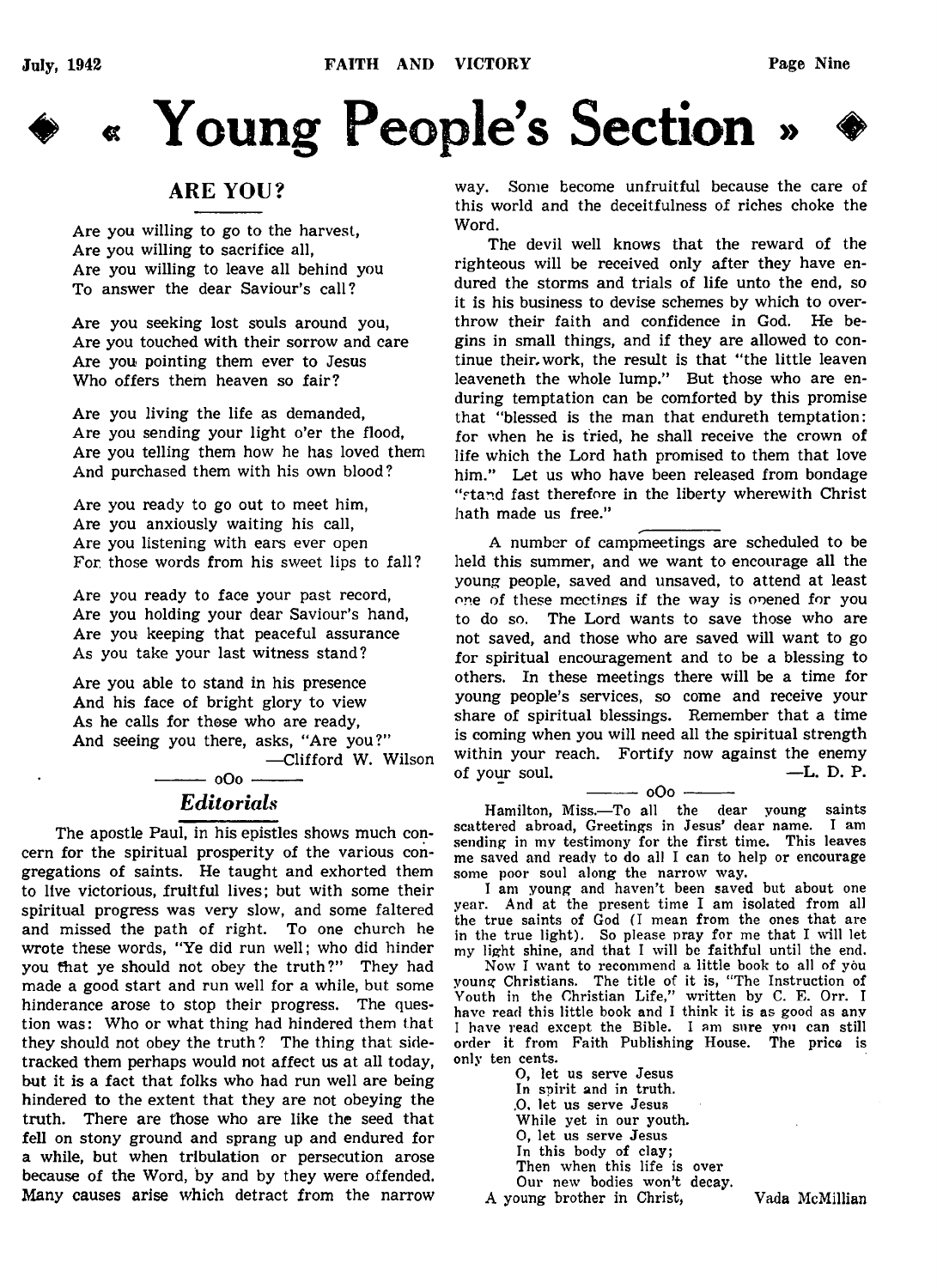# MOTHERS AND SONS

I have felt burdened to write about the situation we are now facing when so many mothers are having to say good-bye to their sons who are to go out to be in service for their country. Mothers wherever I go are saying, "Pray for me that I'll be able to stand it, pray for my boy or boys."

We read about wars and rumors of wars, and now it's no longer just rumors of war, but war with all it's horrors. Yet there is a God in heaven who hears and answers prayer.

This surely is a time when mothers need to be brave; it is no time to faint by the way-side. We read about men's hearts failing them for fear, and for looking after those things that are coming on the earth, but with the saints of God we must be brave. In these perilous times is a good time to be an example of the believers, as Paul instructed Timothy to be in word, in conversation, in charity, in spirit, in faith, in purity. Surely we need to manifest faith in God; we need to have that Christ-like spirit, be forgiving, and keep ourselves pure in heart.

Mothers need to commit their sons so entirely to the Lord they can have victory insomuch they can comfort others with the comfort wherewith they are comforted of God. (1 Cor. 1:4).

I am encouraged to know of some sainted mothers who are on victory's side. It is not a matter to be lightly considered; and oh, the grace mothers must have to endure! yet His grace is sufficient for thee, and He has promised to not put upon us more than we can bear.

I was much impressed by one mother saying, "I don't like to think of my boys having to go across the waters, but I have them committed into the hands of a just God." A mother like that will surely be able to comfort some one else who doesn't know how to cast their burden upon the Lord.

I see other mothers who are pining away, worrying so much, when God has taught us to trust Him, and in 1 Peter 5:9, we read the same afflictions are being accomplished in your brethren that are in the world. Dear mother, you are not the only suffering mother, but you are one among many. Take courage, look up.

One poet said, "The bravest battle that ever was fought, Shall I tell you where and when? In the books of the world you'll find it not— 'Twas fought by the mothers of men."

While the weapons of our warfare are not carnal, they are mighty thru' God, and the effectual, fervent prayer of one who is righteous has power with God. Mothers, pray on.

Another mother said when war was declared it seemed she couldn't bear it, because her son was soon to sail on a ship. But she said she poured out the burden of her heart to God, and got victory. Soon an unsaved mother, whose son was in the Pearl Harbor attack, came to her, weeping, bowed down with her trouble and the weight of her sins. Togather they prayed. The unsaved mother found forgiveness and went on her way, rejoicing, trusting in the Lord. In due time she learned her son was sent back to the States, slightly injured, but, thank God, his life spared.

The other mother's son has since visited her, and he sails the seas, but a mother's prayers follow him. Isn't God upon the ocean just the same as on the land?

Trusting this will be some encouragement to those who are mothers, I remain in Christ Jesus,

— Ruth Murphey

### CORRESPONDENCE

Greetings in Jesus' name: I am praising the Lord for his saving grace and keeping power and the encouragement he gives me from day to day. I am so thankful we can live so close to him as to hear his still, small voice. I have been praying for the prison work, and have been so burdened for it. The other morning while praying the Lord to send the prisoners the gospel, a voice seemed to say, " And what are you doing to help answer your prayer?" I said, Lord what can I do? but received no answer till I received the Faith and Victory paper. While reading in it where you had the addresses of several prisons and other institutions, the Lord said, now you can help answer your prayer," and showed me to send you this \$5.00 for that work of sending the gospel to them. My heart is rejoicing in doing his will. Praise the dear Lord. — A sister in the Lord.

 $0 - 0 - 0 - 0 - 0$ 

Watonga, Okla.— Dear saints of God: I have often wanted to send in my testimony. Now the Lord has given me one to send in. The Lord has blessed. He has saved my soul and sanctified me, and made me whole. I was in bad health, and before I was saved I depended on doctors, but I found out my present Doctor is great and can heal any disease. I was in bad health nineteen years, and before the Lord saved me I had given up hopes of ever finding anything that would do me any good. After the Lord saved me, I found out differently. Praise His holy name. Sometimes I would suffer so I would pray for the Lord to take me on out of my suffering condition; but the Lord knew what was best. If I had not suffered I would not be here, because I would not have turned from the world. It had a great hold on me, but I have given up all the world to follow Jesus.

I have an afflicted stomach for which I desire prayer, and have an unspoken request Will all the saints please pray for me to overcome this burden and do what He would have me to do? He has chosen me to work for Him. I promised him that I would if he would only make me able. Wesley Smith make me able.

#### $00-00-00-00$

Bartlett, Kansas— Dear Bro. and Sister Pruitt: Greetings of love to you in Jesus' dear name. I truly thank the Lord for salvation. I am so glad for the truth arid the way. There are so many ways in the world today, but yet there is only one way; and Jesus says, He is the way. As never before, I feel so thankful I found the way. There are so many so-called churches of God, but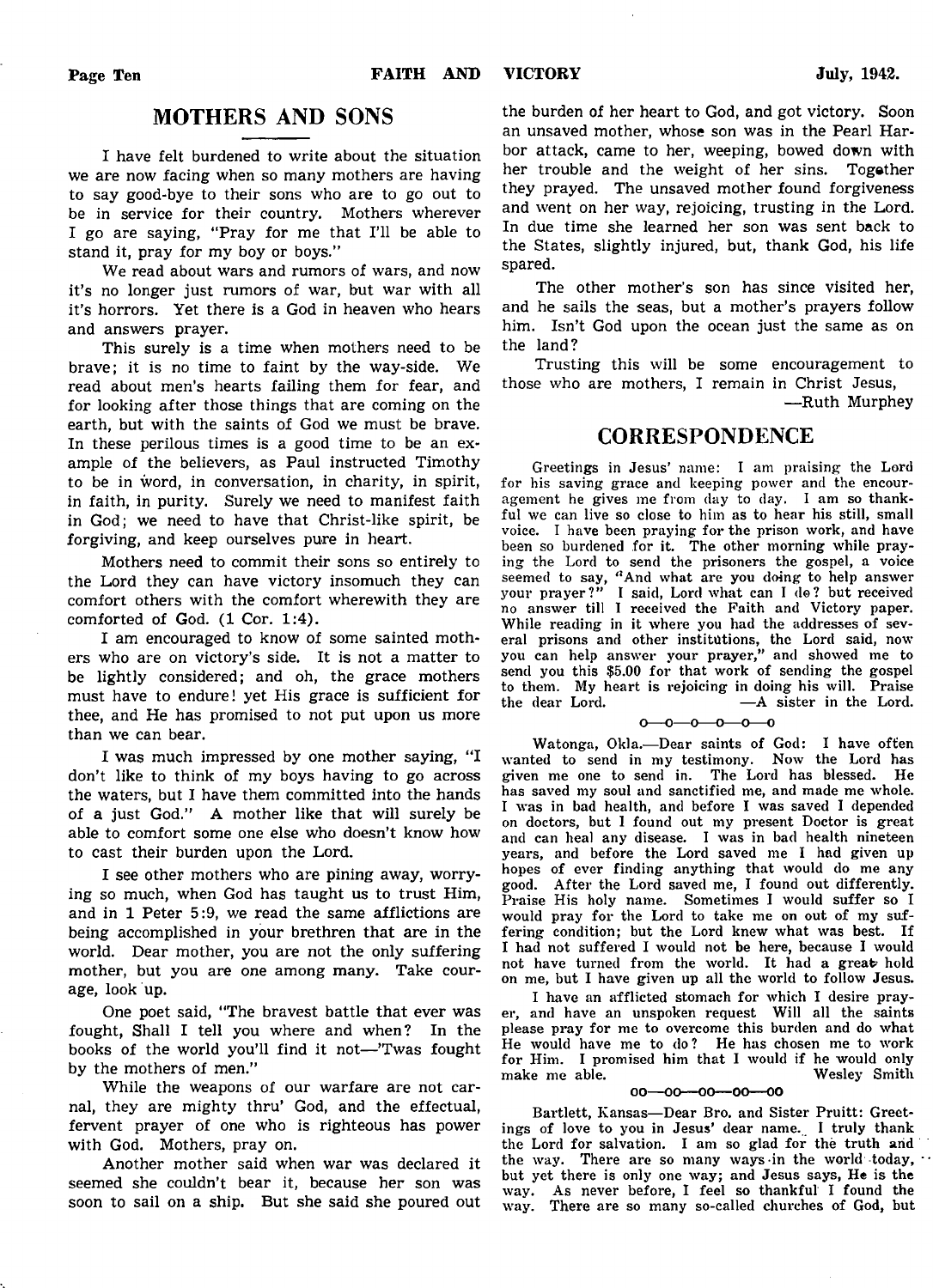we find there is only one. Truly, the scripture is fulfilled in Isa. 4:1, "And in that day seven women shall take hold of one man, saying, We will eat our own bread, and wear our own apparel: only let us be called by thy name, to take away our reproach." That is what the socalled churches of God are doing today. They are eating their own bread; but Jesus says He is the bread of life. And we find we can not produce that meek, humble life of Jesus without eating the bread of life. They are ashamed to be clothed with the righteousness of God, so they just hold on to this old sin-you-must-dress, and go around looking dirty with sin. B'ut praise the Lord, there are a few that have washed their garments in the blood of the Lamb, and are clothed in fine linen which is the righteousness of the saints. Truly, we as the people of God should as never before let our lights shine so the honest souls in these dark places can see the way of life. I want you to send me some good tracts on the church and on the Baptism of the Holy Ghost, and if you have any on the line of using bad language, please send me some; also on women smoking, and any others you feel would be good. I have given out quite a number of tracts since I have been here and trust they will open the dear people's eyes to the tiuth. Pray for us to be all the Lord wants us to be. This is a sinful place. We don't know of any saints here, but we mean by God's grace to live the life, and do what we can for him, and lost souls. Yours in Christ, Margaret Eck. lost souls. Yours in Christ,

#### $0 - 0 - 0 - 0 - 0 - 0$

Iaeger, W. Va.— May God bless you dear people in his print shop that you may keep His work going strong for Him. This leaves wife and me settled in the will of God. Bro. Pruitt, I would like to appeal to God's people who know the worth of prayer to agree with me in prayer for this war-torn, sin-cursed world. And pray for our dear boys on the battle field, giving their lives that we as a free nation of people may keep our freedom, so we can worship our blessed Lord in the old fashioned way, and keep our blessed Bibles open to this lost and lying world. Dear ones, we know that we as a nation have pulled away from God and left him out of our program, generally speaking. But praise His holy name, he still has a few blood-washed saints who know Him as their blessed Saviour. So let us go to God in earnest prayer for our dear boys and the rulers of our nation. Dear ones, some of these dear boys are dying without prayer because they do not have a praying mother or father. Lord have mercy on the mothers of our nation. We have seen them in the Devil's garbage cans, drinking and smoking. O God, have mercy and save America. Dear ones, I believe God and know his Word is true. Read James 5:17, 18. Remember, I am praying. Will you agree with me? Your Brother in A. L. Bright.

#### —0——0——0——0

Mahile, Ala.— My son, Peter, got hurt on the forehead. Blood was just running down. It was a deep cut bad enough to rush him to a doctor. Two unsaved ladies were standing near me who told me to put medicine on his forehead. But I didn't. I didn't feel like I should. A miracle happened. I prayed for my son and the next day it was healed. Praise Jesus for ever! One of the unsaved ladies saw what our Jesus had done and she said she believed Jesus heals now, which she never believed before. She never had seen Jesus perform miracles. I hope she is saved today. And our Lord saved our lives not very long ago on the highwav.

Mrs. J. W. Haddock.

### THE HARVEST IS RIPE

As we look around us, we remember the verse stated in St. Luke 10:2, "Therefore said He unto them, The harvest truly is great, but the labourers are few; pray ye therefore the Lord of the harvest, that he would send forth labourers into his harvest."

This does not mean foreign fields only, nor in our congregations; but it also means in our own homes. In so many homes, we find so many parents neglecting to work for Jesus in bringing up their children. They take them to meeting and that is all.

My friends, it needs to be more than that. Let us not leave all the responsibility to our Sunday School teacher, or pastor. Let us all realize it is our duty in our homes to be laborers for Jesus.

Just as soon as a child is old enough to talk, teach it to pray. Try to make them understand that they are talking to Jesus and not to you when they pray. Explain to them that when they pray believing, Jesus will heal them and take all pains away. If you will put this in their minds when they are small they will grow up knowing there is no other way.

When evening comes, gather up your children and tell them Bible stories. I find these are the best bed time stories. Don't forget the stories of Jesus. These are the most beautiful stories in the whole world. Tell them that if they love Jesus his love will just shine right out of their hearts, and other little boys and girls will see it and glorify God. For in Matt. 5: 16 we read: "Let your light so shine before men, that they may see your good works, and glorify your Father which is in heaven." Teach them to be good to one another, for in so doing they are doing good to Jesus. Also in Matt. 7:12, "Therefore all things whatsoever ye would that men should do unto you, de ye even so to them. When they do good to others, others will do good to them.

Many times we see small children quarrel. We think it is only an innocent quarrel that they'll soon forget. This is a bad mistake. They'll grow up, and you'll neglect teaching them to forgive or ask to be forgiven. When a child is taught to forgive while young, it will be much easier to forgive one who has wronged him when he grows older. Matt. 6:12, "For if ye forgive men their trespasses, your heavenly Father will also forgive you."

Teach them portions of the Bible, and give them a verse or two to memorize each week. Explain each verse to them as they learn them.

Let us not forget that we are parents with children, and remember that in our own home there is a harvest ripe, and the way we labor in this field of work will be seen as our families grow up. One verse which the children need to learn is Matt. 5:44, "Love your enemies, bless them that curse you, do good to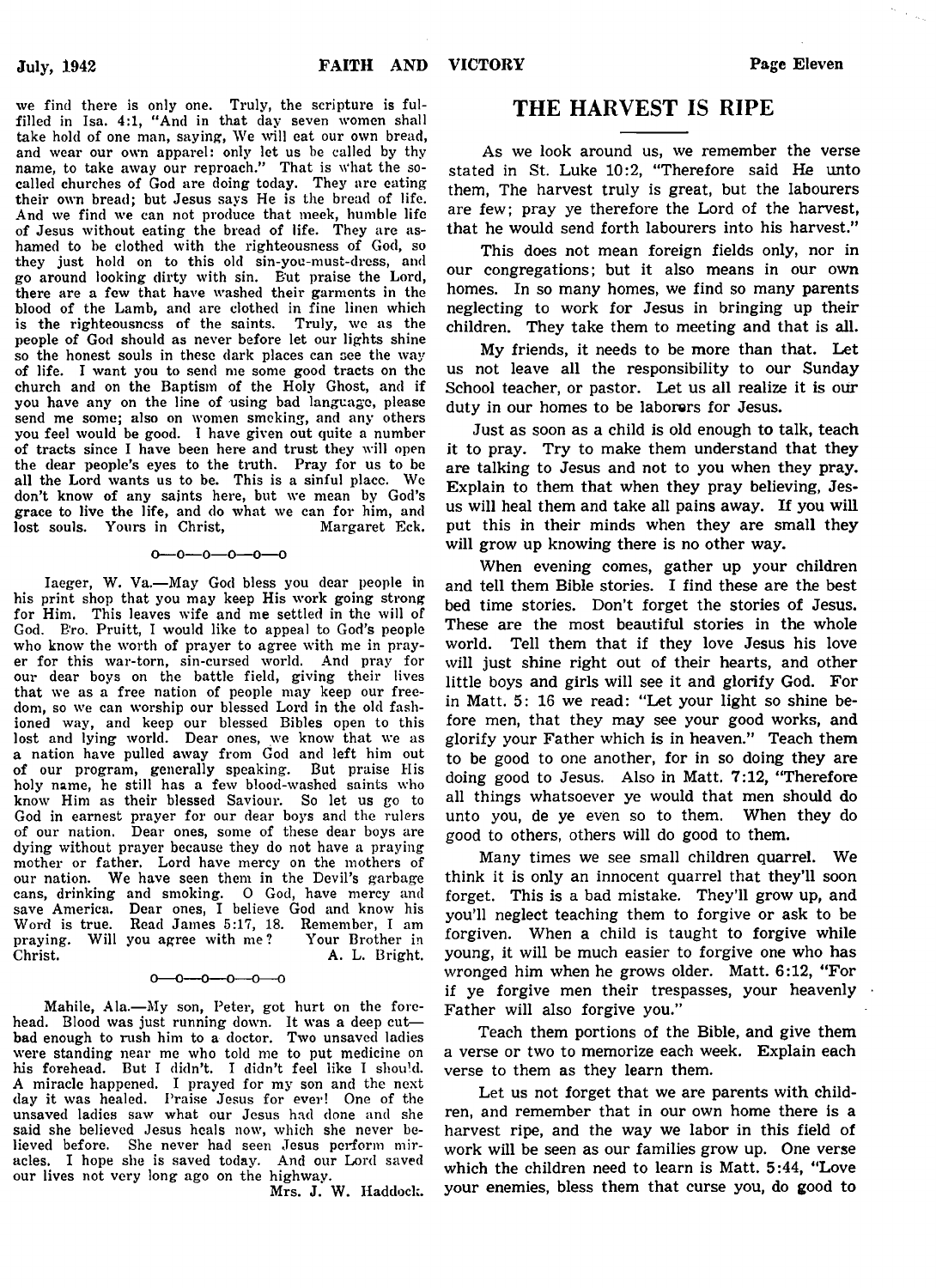them that hate you, and pray for them which despitefully use you, and persecute you; that ye may be the children of your Father which is in heaven: for he maketh his sun to rise on the evil and on the good, and sendeth rain on the just and on the unjust." Teach them God has no respect of persons. We

loves them all. When someone hates them or mistreats them, teach them not to fight back, but rather go to Jesus and tell him all about it.

must love all regardless of what color or race. Jesus

At this day and age we find so many professed Christian homes where children are dressed with hardly any clothing. Remember, parents, if you believe it is sin for you to dress so, why do you dress your children so? It is just as much sin on your part to dress your child so. The way we train up our children when they are small is the path they take after they grow up. Beware how you train your child. Parents, be faithful laborers in your home first, then look around you. The harvest is ripe elsewhere too, but the laborers are few. Pray ye for laborers and ask God to help you to be a faithful laborer, for the harvest is ripe now and God needs you. My prayer is that we will all obey 1 Thess. 2:12, "That ye would walk worthy of God who hath called you unto his Kingdom and glory"; and Matt. 22:37, "Jesus said unto him, Thou shalt love the Lord thy God with all thy heart, and with all thy soul, and with all thy mind."

Friends, if any of you who are saved in Christ would like to write to me, I would enjoy your encouraging letters very much. Pray for me.

> — Mrs. Sam Jantz, R. 2, Tampa, Kans.  $-$  000 -

# *tf<Am I My Brother's Keeper? "*

These were the words of Cain as he answered God concerning Abel, whom Cain had just slain (Gen. 4:9). Why be agitated and concerned about the welfare of others? a worldly minded man once asked a Christian.

Should I have any responsibility and concern about my fellow creatures? Has my coming into this world helped to make the life of some other one better and more worthwhile? Has the influences of my life contributed in helping make the abode of mankind a better place in which to dwell? Do I not serve to live and live to serve since none of us liveth to himself, and no man dieth to himself? (Rom. 14:7)

If my life has demonstrated and reflected Christ to even one unsaved person who found peace to his soul, then my coming into this world has not been in vain, for God has been glorified through my efforts.

No servant of the Lord is content to stop at helping to save just one lost person, but is pressing on to help others, and to daily possess the key of the kingdom of heaven, ever ready to unlock the door leading to the unsearchable treasures of the kingdom of God through the works of salvation.

I feel from the depths of my heart affections that I owe my fellow creatures the very best unselish and helpful life that I can possibly live to help them get out of life true Christian virtues and worths that their lives may be much more worth living for and dying for.

No one can well be a Christian without being concerned about the salvation and spiritual welfare of their fellow creatures. Ye are the light of the world, said the Saviour (Matt. 5:14). Light must naturally shine out and dispel darkness. The law of created power makes that possible to function and fulfill the purpose or motive of light.

The new-born life of a saved person must and will naturally function by the power of God by spiritual contact with others. In the midst of a crooked, preverse, and sinful world, a truly saved person's virtuous, holy life will shine out and reflect the beauty and glory of righteous living.

It is just as natural for this one great thing to take place as it is for a live tree to bud and leaf out in springtime. Automatically will come that natural urge and heart-felt love from within the depths of the human heart and soul that craves to co-operate with God to help save the lost everywhere. I am come that ye might have life, and have it more abundantly, is the promise of the Lord. To possess this more abundant life is to be deeply spiritually minded concerning the lost and to possess that holy wisdom and knowledge to rightly interpret the Word of God that they may clear up a mighty complex today among many organizations who are not preaching a definite, clear, full gospel ministry due to deception and a mistaken idea of the principles of godliness.

It is a very sad thing when someone you have known for years suddenly dies unsaved, and to think you never spoke to them about their salvation or gave them a gospel tract or paper to read, or have it read to them! Does it not make your heart bleed to visit an aged person on their death bed and when all hopes of salvation is past, to ask why they had gone all through life to the very end and had not sought God; to learn no one cared for their soul? (Psa. 142:4) Due to ones unconcern or neglect of those whom they might have helped to find peace to their soul, will not the spirit of the lost appear to haunt or accuse your conscience for their miserable lost estate? When you stand by and see your friends or loved ones sick unto death, no doubt, you would say, I wish it were possible for me to help them get well. You then feel a sense of great seriousness for them. Do you feel that burden of souls as your golden opportunity and privilege to lay up treasures in heaven? Oh, that the church would have more deeply concerned ones of the life and spirit of Jer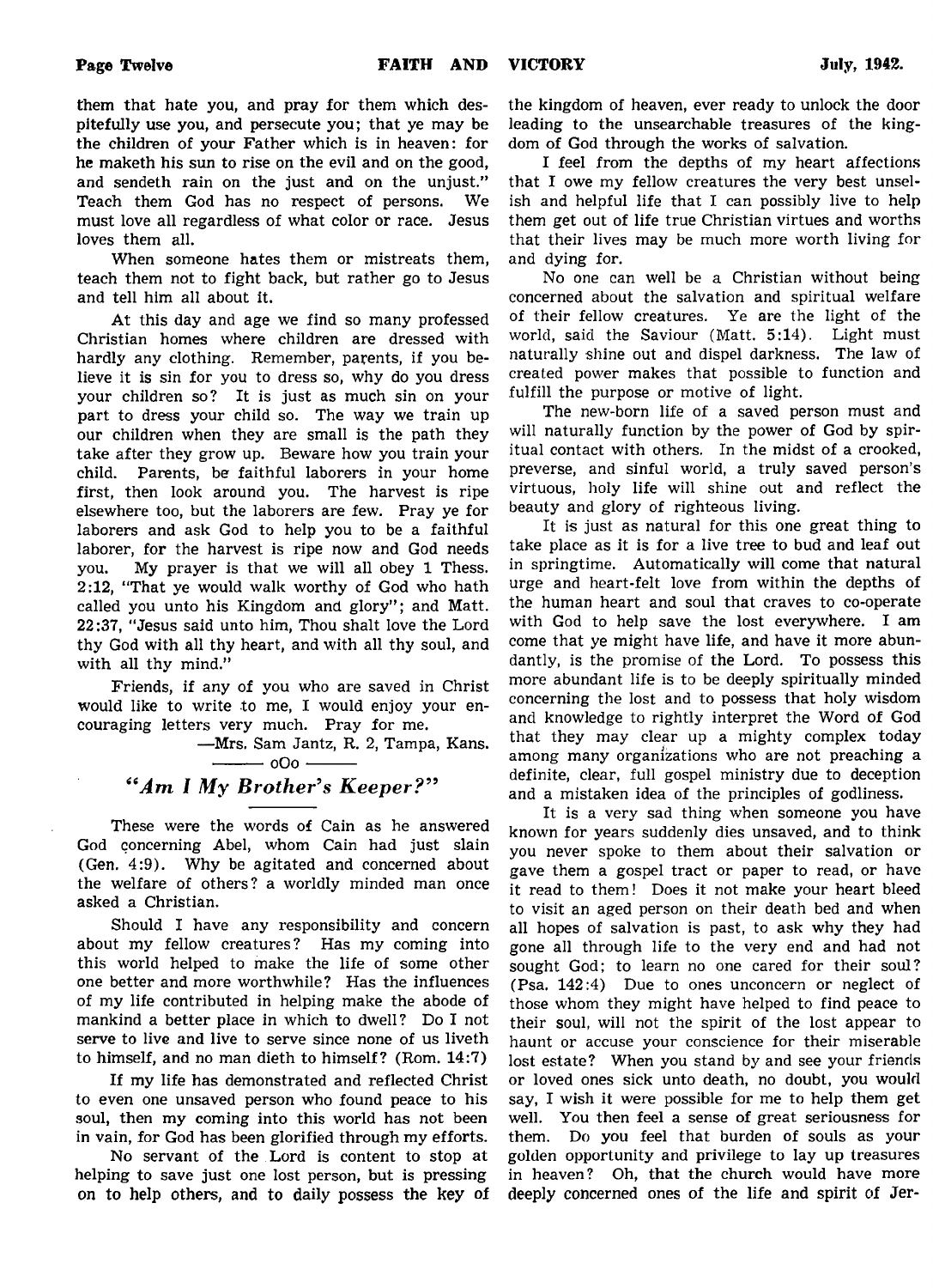emiah that could lament and weep for those whose greatest need is to repent and get right with God lest the bondage of sin should carry them away to everlasting captivity, grief, and destruction from the presence of the Lord.

He that goeth forth and weepeth bearing precious seed (the full gospel) shall doubtless come again with rejoicing, bringing his sheaves with him. Psa. 126:6. John H. Griffith.

#### $-000-$

# Problems for the Anti-Ordinance People to Solve

I have two tracts before me: one entitled ' The True Church," the other "The Kingdom of God" — both written by anti-ordinance men, which would make the teaching of Christ and his apostles a lie. Let God be true and every man a liar.

There are two phases to the Church of God, spiritual and literal. The writers of these tracts do not seem to see the literal side— but this is in harmony with what Jesus said, "Except a man be born again he can not see the kingdom of God." John 3:3. Then according to English language, a man that is born again can see or discern the literal phase of the church. One of these writers said the body (outward man) is not in the church, and will not be until the resurrection. But in John 17:16, Jesus was praying for his disciples thus, "They are not of the world even as I am not of the world." If they were not fit for the church (according to one of these writers) then Jesus himself could not be, for they were no more of the world than he was. This writer claims that spirits only are in the church. Jesus was not praying about spirits; but men, his disciples, living beings. Paul, in Rom. 8:8, 9, said, "They that are in the flesh [fleshly mind] cannot please God, but ye are not in the flesh [fleshly mind] but in the Spirit, if so be that the Spirit of God dwell in you." Paul, also, was talking to people, not spirits.

We quote again from this tract, "The True Church": "Man's person or the fleshly outward man is not fit to be a member of his church, till Christ comes to redeem it." Now listen to Paul again in 1 Thes. 5:22, 23, "Abstain from all appearance of evil, and the very God of peace sanctify you wholly, and I pray God your whole spirit and soul and body be preserved blameless unto the coming of our Lord Jesus Christ." And yet you say he is not fit for the church? Such teaching comes from those who claim their soul is saved, but the body sins every day. Now read 1 Cor. 6:18, "Every sin that a man doeth is with-out the body"; again, "The soul that sinneth, it shall die." Ezek. 18:4.

Again the writer of this tract said, "Our bodies are temples of the Holy Ghost"— and yet not fit for members in his so-called church! Absurd! Paul

said, "Know ye not that your bodies are the members of Christ?" 1 Cor. 6:15. But this writer says the spirit but not the body is a member of Christ. Read Eph. 5:30, "For we are members of his body, of his flesh, and of his bones"— human beings, not spirits. So he is wrong again. How could a spirit be a member of his body, blesh, and bones? "Christ is the head of the church and he is the savior of the body," so we see the church is composed of soul and body. In Rev. 1:9, John said he was in the kingdom (church) and his body had not yet been resurrected.

In the face of all these scriptures, how can a born-again man say his body is not in the church till it has been resurrected from the tomb? But listen again: Paul wrote to Titus (1:5, 6), "For this cause left I thee in Crete, that thou shouldest set in order the things that are wanting, and ordain elders in every city." These elders must have been men, not spirits. If any be blameless, the husband of one wife, having faithful children." He was talking about people, was he not? Do spirits marry and have children? Was Titus asked to set spirits in order? Shame on such ignorance.

Listen again to what this (true church ?) writer says, "There isn't a hypocrite in Christ's church, nor a Christian outside of it." To this we say, amen; but how could mortal man be a follower of Christ and not be a Christian? for that is the meaning of Christian. And if he is a Christian, according to this man's statement he is not outside of the church, and according to another of his statements he is not, and will not, be in the church till after he is resurrected. Then where is he, if he is neither in nor out, "O, Consistency, thou art a jewel!"

It is true, man must be immortalized in the resurrection to get into heaven. All, whether dead or living will be changed at that moment. Job 14:14 and 1 Cor. 15:50-53, "We shall be changed."

Notice the writers of both of these tracts which came to me from Hanover, Pa., are agreed against the ordinances that Jesus instituted himself (these had nothing to do with the Jewish ordinances which were nailed to the cross (Col. 2:14). These writers class the Lord's Supper with oyster suppers or any other feast or supper, and calls our teaching on the New Testament ordinances "theological rot." Such language is sacrilegious, and makes of none effect the commandments of Jesus.

How does their teaching compare with that of Jesus and his apostles, "Go ye therefore and teach all nations, baptizing"— men and women, not spirits. They say in their tracts that man has no right to baptize, yet here in his last commission we find Jesus telling men to teach (get people saved; baptized into the one body, (1 Cor. 12:13), then baptize them. In the Spirit or with the Spirit? No! That is the work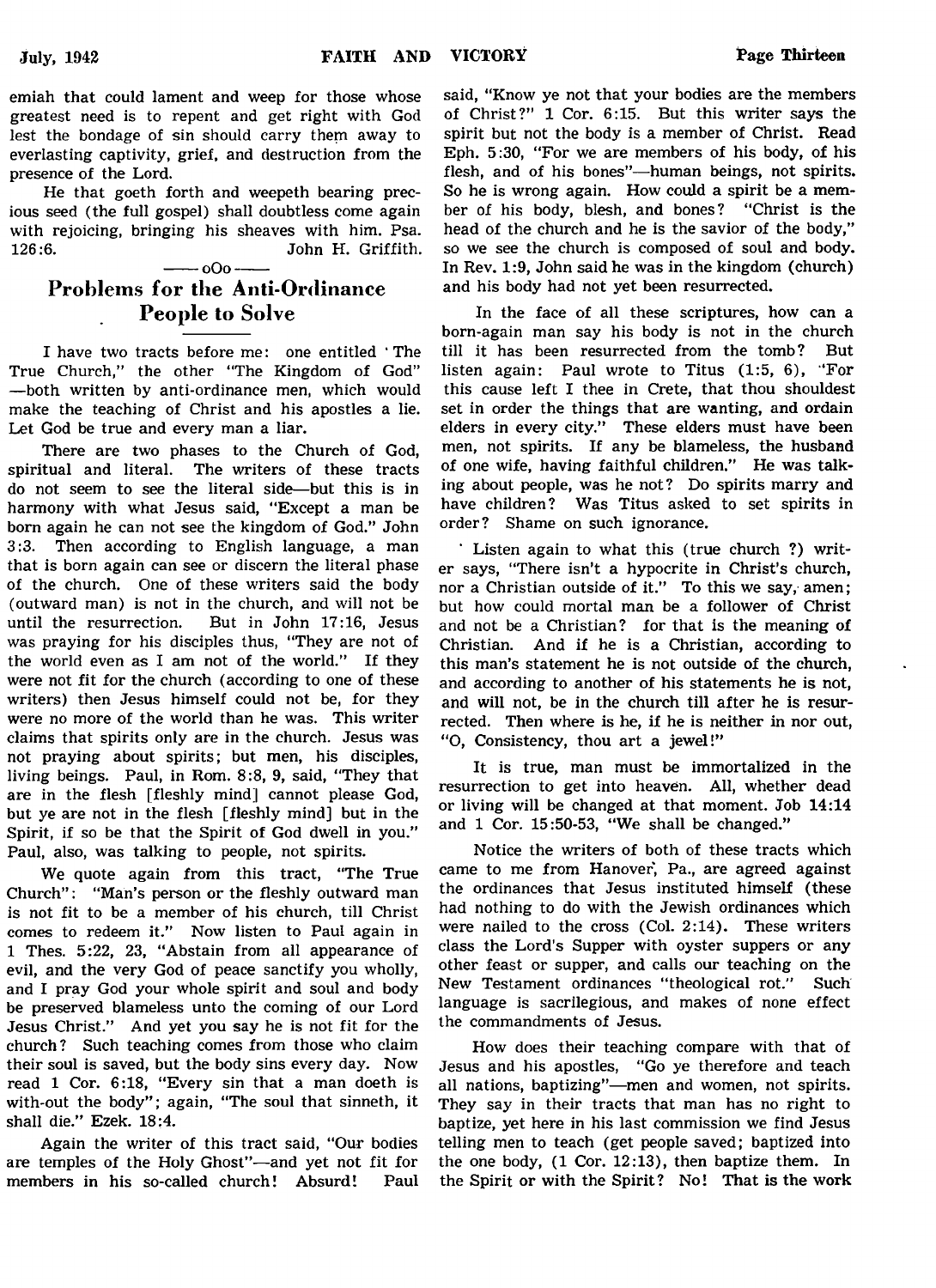of the Holy Ghost, and has already been done for those who are ready to be baptized in water and thus fulfill the command of Jesus. Again, "teaching them to observe [put in practice] all things whatsoever I have commanded you." I do not see how a man could be so blind after reading the 12th chapter of 1st Cor. as to not see men, soul and body in the church.

Now let us see what Peter said about water baptism in 1 Pet.  $3:20$ ,  $21$ , "... eight souls were saved by water. The like figure whereunto even baptism doth also now save us (not the putting away of the filth of the flesh, but the answer of a good conscience toward God) by the resurrection of Jesus Christ." This was taught by Peter about 27 years after Christ said, "Go ye into all the world. . . teach . . . baptize." Noah's ark was a figure of our ark, Jesus. They went into the ark before they went into the water. So we go into our ark (Jesus) before we are baptized in water— "not the putting away the filth of the flesh" like the Jewish washings. Baptism typifies a death, burial, and resurrection. As He was raised from the dead, so are we raised from our dead state of sin (typified by our raising up from the watery grave) to walk in a new life.

Now, "To the law and the testimony: if they speak not according to this word, it is because there is no light in them." Isa. 8:20. Again in 1 Cor. 11:23, Paul is speaking 26 years after Jesus said in Matt. 28:20, "Teaching them to observe all things whatsoever I have commanded you." Here is one of the "all things," "For I have received of the Lord . . . the same night in which he was betrayed took bread: And when he had given thanks, he brake it, and said, Take, eat: this is my body, which is broken for you: this DO in remembrance of me. After the same manner also he took the cup, when he had supped, saying, This cup is the new testament in my blood: this Do ye, as oft as ye drink it, in remembrance of me. For as often as ye eat this bread, and drink this cup, ye do show the Lord's death [How long?] till he come."

Also in the 13th chapter of John, Jesus set an example. This is another one of the "all things" Jesus commanded us to observe. "For I have given you an example that ye should do as I have done to you." "If ye know these things, happy are ye if ye do them."

Concerning Paul's letter to the Colossians, it is true perhaps that all the Gentile converts knew of Jewish ordinances was what they had been told; but there were hundreds of converted Jews who taught the Gentiles saying, "Ye cannot be saved except ye be circumcised." All these Jewish ordinances were nailed to the cross (Col 2:14) but none of the ordinances that Jesus instituted were nailed to the cross, for we find his disciples practising all of them years after Jesus went to heaven. — G. E. Harmon.

# Is The Church of God an Organization?

In the strictest meaning of the term, we say the church is not an organization, but rather, an organism, while according to the various standard dictionaries there are points of similarity, yet in its very formation and functioning, there is rather a contrast. These authorities define an organization as a number of persons systematically united for some kind of work; an organism as a spiritual body composed of a number of essential and mutually dependent parts, all partaking of a common life, each member co-related to the others, being a constituent part of the whole. When the term organization is applied to a religious body or system, it may be described as a body of persons built around and bound together by humanly devised principles, doctrines, and creeds which govern the whole; while an organism as applied to the church consists of believers in the Lord Jesus Christ vitany united-not by principles of new doctrines or creeds, but to the living Head, Christ whose very life pulsates through every member so united, and that each member has the same care one for the other and to him. Thus the whole becomes one indivisible body connected with Jesus, its living head which operates and controls the entire body.

Eph. 4:13-16 beautifully expresses such an organism in its functioning: "Till we all come into the unity of the faith and of the knowledge of the Son of God, unto a perfect man, unto the measure of the stature of the fulness of Christ. May grow up unto him in all things which is the body even Christ: from whom the whole body fitly joined together and compacted by that which every joint supplieth according to the effectual workings in the measure of every part maketh increase of the body unto the edifying of itself in love." — an organism so complete that each member functions without any friction, and so oiled by love that each member never wears out its usefulness, but is supported by each member in the entire body.

This kind of an organism is continually kept in operation by divine leadership through the Holy Spirit's leadings. Col. 2:19 adds further, 'And not holding the Head from which all the body by joints and bands [love] having nourishment, ministered and knit together increaseth with the increase of God." The Church of God as an organism shall never become defunct or out of date; whereas, an organization of men and by men by reason of authority or the process of time may cease to function or exist. Time changes many things, but God's church, being a divine organism, can never change in this time world. It perpetuates itself, hence it never grows out of date. Each joint gets its proper nourishment ministered through its divine head and flows out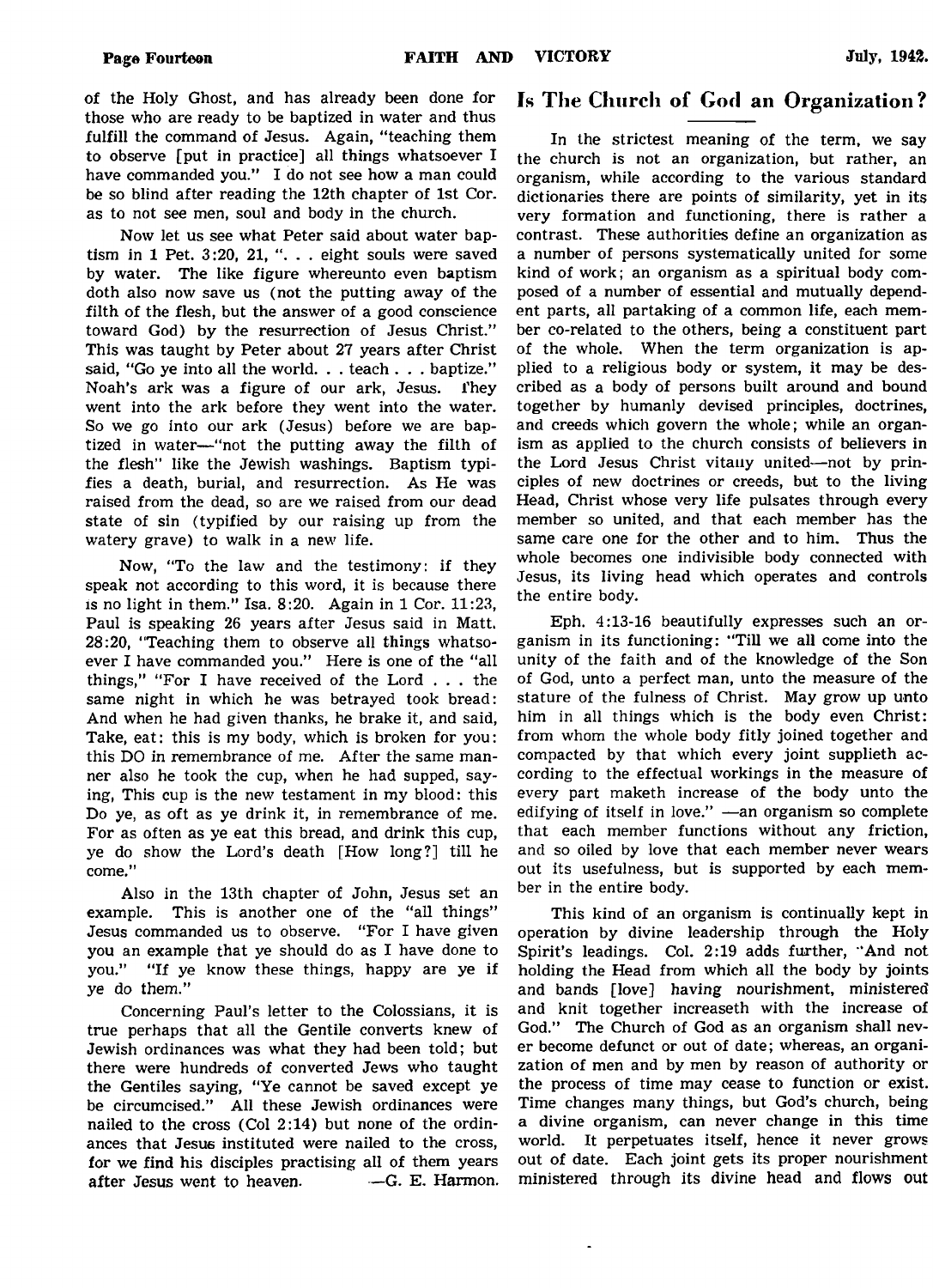through each member until the whole is edified in itself. The church of God has organs or members that work in each particular place in which it is set.

This organism composes the body of Christ, and is as eternal as he is, as his Spirit works in each member and carries out his divine plan. God sets the members in his body as it pleases him. Members being so set show an organism different from anything else, and God rules over the whole body, giving each one the mission or work that Jesus wills us to do here on earth, carrying on the great salvation work that Jesus began. And as He (Jesus) "gave some apostles; and some prophets; and some evangelists; and some pastors and teachers for the perfecting of the saints, for the work of the ministry, for the edifying of the body of Christ" Eph. 4:11, in these different departments there is full proof of divine organism, which shows unity as the ultimate goal that is the measure of the fulness of Christ. Every God-appointed worker works for the success and furtherance of divine unity— the nature and kind Jesus had with God as recorded in John 17:21: "That they all be one." Each member is in perfect harmony with every other member so that there is no friction (wear), each joint being knit together in love so that each member helps to edify each other, hence a continual organism that never will wear out or become deranged. Men's organizations or churches change, become out of date, so that they have to be reorganized as some churches are. Can we see the beauty of the church which Jesus built (not man) and set in order, working so harmoniously that the "Lord added daily" such as were being saved? Had the church of God been a man's frame up, it would have ceased to exist, but being a divine organism, man has nothing to do with it, can not take in members and can not turn them out, can not leglislate. Men have tried this, but failed, only to get themselves out of the body of Jesus Christ, who is the divine head (Col. 1:18) and gives each member divine guidance so that each working in his place can never have any division. — E. M. Zinn.  $000-$ 

# ONE BAPTISM

"He that refuseth instruction despiseth his own soul." Prov. 15:32.

When I was between eleven and twelve years of age, we lived in Washata Co., Ark. The Baptist church was on one side of our home. They had their worship and Sunday School in the morning. The Methodists had their worship in the evening in the school house on the other side of our home.

The Baptists had their meeting first. We went to it and I went for prayer almost every time I had an opportunity. The meeting closed and I was under conviction. We went to the Methodist meeting. The preacher, Bro. Roary, was a fine preacher. One night

his text was, "Lost, Lost, Lost." It seemed that my hair would raise on my head when he would say, Lost. I went for prayer and knelt down at the altar and God saved me. I joined the Methodist church and was baptized (or went through the motion). I lived a Christian to the best of my knowledge. We came to Texas when I was 13 and I joined the Missionary Baptist church when I was past fourteen. I lived a Christian and prospered in our religion as much as anybody, as Paul says in Gal. 1:14. I lived closer to the Lord than any of the other young people, but not close enough to please him. I would drift. God chastises those whom he loves, so He would bring me back.

I longed to have faith like the saints in the Bible and believed all the time I would see some of God's saints on this earth before I left this earth. I was hungry to trust God for healing and just be led by the Holy Spirit, and be filled with the Holy Ghost. They would tell me that miracle days were passed, but I never did believe it. They wouldn't recognize the Methodist baptism (I didn't see any difference, and still don't); so they baptized me over for John the Baptist who baptized Jesus.. They think there isn't but one baptism, and they are right about that part.

I wanted the faith once delivered to the saints, and wanted to be happy. The Lord showed me to leave off the parties, so I quit them and didn't go back to them. I enjoyed singing love songs. I could sing almost all night and not sing the same one twice. But God told me that was wrong and of the world. "Love not the world, neither the things that are in the world." 1 John 2:15. I told Him that if it were wrong to let me have lung trouble or take my voice away if I didn't quit. I took lung trouble, and am bothered sometimes with it yet, but I don't sing love songs any more. I would quit awhile then I would sing some again. Papa said that some of them were wrong and some weren't, so I sang what he said were not wrong; but God will tell us if we seek Him in prayer. About five years ago I quit singing any of them. It was a task, but by the help of God I did quit.

For about five years I was church clerk in the Baptist church. But my Bible says (Luke 10:20) that our names are written in heaven, so God is the church clerk of his church.

Three years ago this September, I told them to take my name off their book, for I believed in divine healing and being filled with the Holy Ghost. I had not heard a church of God preacher preach, and did not really know that God's church was called the church of God. 2 Tim. 3:5 says, "Having a form of godliness but denying the power thereof. From such turn away." So I turned away.

About a year after that I got a Pentecostal preacher to baptize me (or go through the motion). They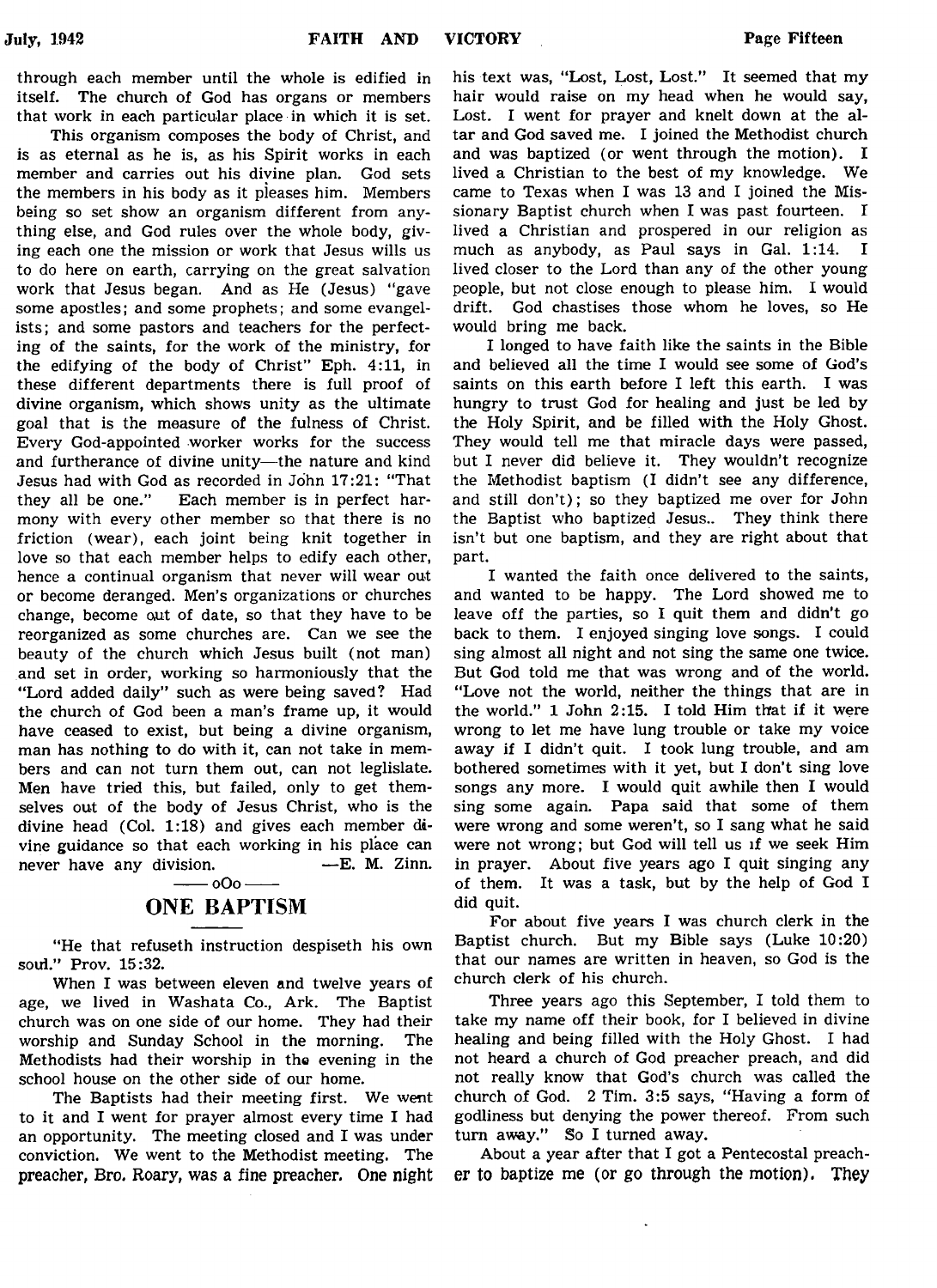trusted God for healing (or pretended to) and they will baptize without opening the doors of the church. They showed me some scriptures on being baptized in Jesus' name, and I was baptized, but I was still searching for the truth. I prayed for God to send a preacher full of the Holy Ghost and power, and one that could interpret the tongues or explain them. I was under the Pentecostal evil spirit power about a year and a half, or may be longer, trying to be filled with the Holy Ghost. I tried to get a Pentecostal preacher here to hold a meeting, but tried in vain. Paul spoke about being baptized in the name of the Lord Jesus, and after I was baptized the Spirit said, "You ought to obey Jesus Christ." He said, in Matt. 28:19, 20, "Go ye therefore and teach all nations, baptizing them in the name of the Father of the Son and of the Holy Ghost; teaching them to observe all things." The Bible tells us to do all that we do in the name of the Lord, so one must observe ALL things. So after all of these so-called baptisms, I hadn't been baptized yet.

God sent Bro. C. C. Carver and wife, Sister Ruth Murphey, Sister Katherine Simpson, and Sister Eva Mitchel to preach the truth, and I saw the church of God baptism. I read the church of God tract and saw the church before they came. Acts 20:28, "Take heed, therefore, unto yourselves, and to all the flock over the which the Holy Ghost hath made you overseers, to feed the church of God, which he hath purchased with his own blood." Eph. 3:14, 15, "For this cause I bow my knees unto the Father of tne Lord Jesus Christ, Of whom the whole family in heaven and earth IS named" (IS means present tense or NOW). Ephesians 4:4, 5, "There is one body, and one Spirit, even as ye are called in one hope of your calling; One Lord, one faith, one baptism." We must believe in the church that Jesus built and be baptized by a Holy Ghost filled preacher, ordained of God and sent, or it is just a form. There is only one church and one baptism. 1 Cor. 12:13, "For by one Spirit are we all baptized into one body "— the church of God. Mark 16:16, "He that believeth and is baptized shall be saved." The ones who had baptized me were unbelievers, for they did not believe what the Word said about the one church; so they hadn't been baptized either. Mark 16:17-20 tells who believes and who don't. Are you in the right church? Do you believe the Word? You can believe a lie and be damned. In Matt. 16:16-18, we read of the one church—IT means one.

Jesus is the same yesterday and today and for ever (Heb. 13:8). He suffered to sanctify the people (Heb. 13:12). The whole family is named after Jesus' Father, and his Father's name is God (Eph. 2:20-22; Eph. 3:14, 15). Who can open and shut the door of the church of God? No man or preacher; Jesus Christ, the door is open before you. Will you enter through the door or try to go through a preacher's door—try to climb up some other way. The same is a thief and a robber. You are robbing God of precious souls when you try to climb up some other way. — Nellie Lovell.

### $-- 000 -$ WISDOM FROM ABOVE

We are all earnestly seeking more knowledge and wisdom and understanding of the Word of God, and how to live a life that will be pleasing to God.

Wisdom appears to be as a stream, constantly flowing. The down stream is foul with yesterday's mistakes! The world seeks and finds its wisdom downstream (or second-handed). So it behooves us to seek it at the source, where we will find it to be good, pure, and true—for, "The wisdom that is from above is first pure, then peaceable, gently, and easy to be entreated, full of mercy and good fruits, without partiality, and without hypocrisy." James 3:17.

We know that the source of all good things is God. Then let us seek wisdom and understanding at the source of the stream, and we shall not lack inspiration.

Wisdom is the gift of God, and like faith, comes not of ourselves. "For God giveth to man that is good in his sight, wisdom and knowledge and joy." Eccl. 2:26. And "If any of you lack wisdom, let him ask of God, that giveth to all men liberally, and upbraideth not, and it shall be given him." (James 1:5).

After receiving wisdom from the source of the stream (God) let us use it according to the measure it is given us. "See then that ye walk circumspectly, not as fools, but as wise." Eph. 5:15. "Who is a wise man and endued with knowledge among you? let him show out of a good conversation his works with meekness of wisdom." James 3:13.

Let us rejoice in our measure of wisdom, using it so as to glorify God; for, "Happy is the man that findeth wisdom and draweth out understanding."

Wisdom as described in James 3:17, would not allow us to be hasty in reproving others, yet would enable us to receive reproof with meekness and an open heart. Such wisdom will permit us to live together peaceably and gently and lovingly.

Such wisdom is honest.

Such wisdom is pure.

Such wisdom will enable us to make our lives an open and honest testimony of the love of God in our hearts.

Such wisdom refuses to quarrel with untruth, but concentrates on proving God's truth.

This wisdom refuses to store up anger, to feed ill-will; but delights in stirring up love and sympathy — takes joy in changing anger and resentment to good-will.

This wisdom enables the teacher to instruct with patience and love.

—Virginia Wittenborn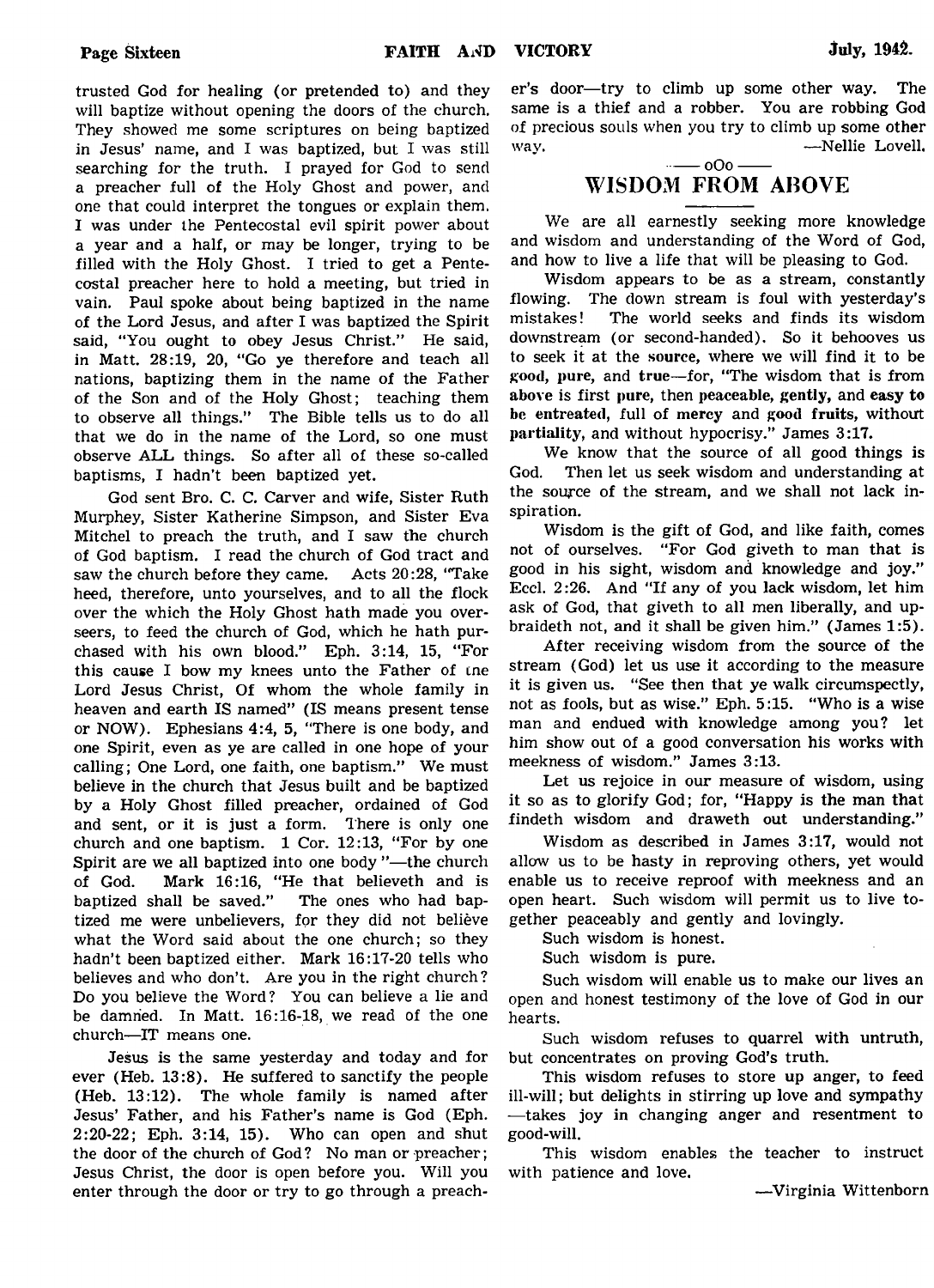# THE CHURCH

After accepting the Christ, Life's door you unlock; Don't start to join churches. That aren't built on the Rock.

Christ's gospel will tell you, You're saved from above. How can you join something You're now a part of?

If you do join something, It sounds like a whim That your eyes are on something And not upon him.

There is a heavenly cure For this earthly pain; It's to obey in baptism Into Christ who was slain.

You have accepted his gift, You have accepted his call, You're a part of his church As a brick in a wall.

And the winning of souls To the church built above, Is the Mission of Christ You're now a part of.

Upon that first day Three thousand did flock. To become a part of The church, built on the Rock.

The Rock is the Christ The church formed above, There is nothing to join Which you're now a part of. — R. D. Cramer.



# Roll of 5 **Faith and** Victory papers, one year....\$ 1.00 12 papers each month, one year....... .............. 2.00 25 papers each month, one year...................... 4.00 50 papers each month, one year...................... 7.50

100 papers each month, one year...................... 14.00

The price of the Primary Picture Roll is now \$1.15, and the Lesson Cards are 4c per set per quarter. Please order about two weeks before the beginning of each new quarter from Geneva Ray, 920 W. Mansur Guthrie, Okla.

# BIBLE LESSONS

GOD THE CREATOR

Sunday, July -5, 1942

Daily Readings and Meditations June 29 to July 4.

M. The creation of the universe Gen. 1:1-5.

T. God the Creator of man Gen. 1:24-31.

W. God's existence manifest Rom. 1:18-25.

T. The power of God Isa. 40:27-31.

F. The glory of God Psalm 19:1-6.

S. The wisdom of God Psalm 104:24-31-

Printed Portion ...............-.......... Genesis 1:1-5, 24-31; 2:1.

Gen. 1:1. In the beginning God created the heaven and the earth.

2. And the earth was without form, and void; and darkness was upon the face of the deep. And the Spirit of God moved upon the face of the waters.

3. And God said, Let there be light: and there was light.

4. And God saw the light, that it was good: and God divided the light from the darkness.

5. And God called the light Day, and the darkness he called Night. And the evening and the morning were the first day.<br>Gen. 1:24.

And God said, Let the earth bring forth the living creature after his kind, cattle, and creeping thing, and beast of the earth after his kind: and it was so.

25. And God made the beast of the earth after his kind, and cattle after their kind, and every thing that creepeth upon the earth after his kind: and God saw that it was good.

26. And God said, Let us make man in our image, after our likeness: and let them have dominion over the fish of the sea, and over the fowl of the air and over the cattle, and over all the earth, and over every creeping thing that creepeth upon the earth.

27. So God created man in his own image, in the image of God created he him; male and female created he them.

28. And God blessed them, and God said unto them. Be fruitful, and multiply, and replenish the earth, and subdue it; and have dominion over the fish of the sea, and over the fowl of the air, and over every living thing that moveth upon the earth.

29. And God said, Behold, I have given you every herb bearing seed, which is upon the face of all the earth, and every tree, in the which is the fruit of a tree yielding seed; to you it shall be for meat.

30. And to every beast of the earth, and to every fowl of the air, and to every thing that creepeth upon the earth; wherein there is life, I have given every green herb for meat: and it was so.

31. And God saw everything that he had made, and behold, it was very good. And the evening and the morning were the sixth day.

Gen. 2:1. Thus the heavens and the earth were finished, and all the host of them.

Golden Text: "In the beginning God created the heaven and the earth." Gen. 1:1.

Practical Truth: Only as we love and serve God do we fulfill the purpose for which we were created.

#### COMMENTS AND APPLICATION

Without the book of Genisis the other books of the Bible would be very hard to understand, for it tells us how we were made and why we are here, and accounts for our moral condition and our consequent need of re

 $\ddot{\phantom{a}}$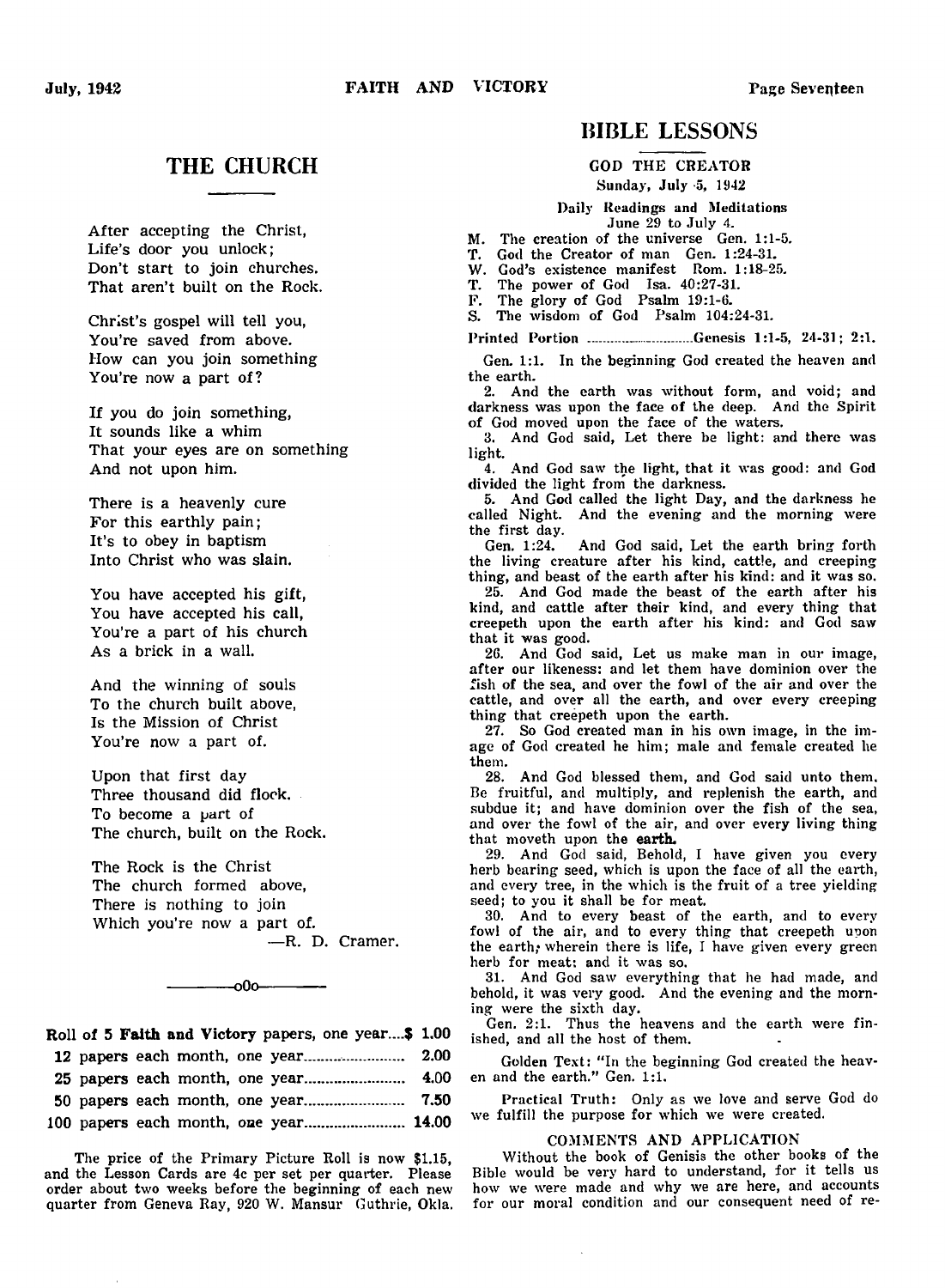demption by Christ. As we approach the study of the book, our purpose should be not to ascertain historical facts, but to bring to our mines again the power, love and mercy of God, and to increase our faith in Him who made and controls the universe.

It is not our business to write a convincing argument to prove that there is a God and that He did create all things. The simple story of the creation combined with the instinct that God has planted in every heart is proof enough to the honest heart. The others have hardened their hearts and closed their eyes and would not believe, though they were outwitted a thousand times in an argument. This simple truth has stood the test of the ages though brilliant minds have attacted it with their most powerful amunition.

The youth of today feel the attack very keenly, for they have been reared in homes where Gcd is given very little or no consideration, so they are not at a'.l acquainted with Him and Ilis power. Then they meet the question in the modern schools and are required to decide which is truth. They have nothing to encourage their faith in God; hence the athiests' poison arrows labeled science and facts— find a place of lodgement in their hearts. Miserable, indeed, are they then, for they have practically lost sight of the only means of peace and true happiness. " The fool hath said in his heart, There is no God." When man looses faith in a higher power he is often driven to do desperate things. We cannot understand why anyone would be so foolish as to throw away their only hope.

A famous infidel, who had tired of his vain efforts to prove there is no God, wrote the following:

"I've tried in vain a thousand ways, My fears to quell, my hones to raise, But what I need, the Bible says, Is ever, only Jesus.

"My soul is night, my heart is steel-I cannot see, I cannot feel; For light, for life I must appeal, In simple faith to Jesus."

As we study about the creation of literal things, it reminds of God's new creation, which is as real as the creation of the universe. Souls that have been brought to Christ in a chaotic state of sin, darkness and death, have received forgiveness, light, and life— this is God's new creation. It is blessed to be a new creature in Christ.

When each day's work was completed God did not carelessly dismiss it from his mind, but He saw that it was good. How much better off we would be, if at the end of each day's toil we would take time to see if it has been good.

### ADAM ANI) EVE: TEMPTATION AND SIN Sunday, July 12, 1942

 $-000 -$ 

#### Daily Readings and Meditations

#### July 6 to 11.

- M. Temptation and sin Gen. 3:1-13.
- T. Works of the flesh Gal. 5:16-24.
- W. God hates sin Prov. 15:1-9.
- T. The consequences of sin Rom. 6:15-23.
- F. Contrition for sin Psalm 32:1-7.<br>S. Christ overcomes temptation M:
- Christ overcomes temptation Matt. 4:1-11.

#### Printed Portion ............................... Genesis 3:1-13, 23, 24.

Gen. 3:1. Now the serpent was more subtil than any beast of the field which the Lord God had made. And

he said unto the woman, Yea, hath God said, Ye shall not eat of every tree of the garden ?

2. And the woman said unto the serpent, We may eat of the fruit of the trees of the garden:

3. But of the fruit of the tree which is in the midst of the garden, God hath said, Ye shall not eat of it, neither shall ye touch it, lest ye die.

4. And the serpent said unto the woman, Ye shall not surely die;

5. For God doth know that in the day ye eat thereof, then your eyes shall be opened, and ye shall be as gods, knowing good and evil.

6. And when the woman saw that the tree was good for foed, and that it was pleasant to the eyes, and a tree to be desired to make one wise, she took of the fruit thereof, and did eat, and gave also unto her husband with her; and he did eat.

7. And the eyes of them both were opened, and they knew that they were naked; and they sewed fig leaves together, and made themselves aprens.

8. And they heard the voice of the Lord God walking in the garden in the cool of the day; and Adam and his wife hid themselves from the presence of the Lord God amongst the trees of the garden.

9. And the Lord God called unto Adam, and said unto him, Where art thou ?

10. And he said, I heard thy voice in the garden, and I was afraid, because I was naked; and I hid myself.

11. And he said, Who told thee that thou wast naked ? Hast thou eaten of the tree, whereof I commanded thee that thou shouldst not eat?

12. And the man said, The woman whom thou gavest to be with me, she gave me of the tree, and I did eat.

13. And the Lord God said unto the woman, What is this that thou hast done? And the woman said, The serpent beguiled me and I did eat.

23. Therefore the Lord God sent him forth from the garden of Eden, to till the ground from whence he was taken.

24. So he drove out the man; and he placed at the cast of the garden of Eden Cheru' ims, and a flaming sword which turned every way, to keep the way cf the tree of life.

Golden Text: "The soul that sinneth, it shall die." Ezekiel 18:4.

Practical Truth: In the end it never pays to disobe; the commands of God.

#### COMMENTS AND APPLICATION

Good military genera's learn all they possibly can about the enemies' methods of attack so they can know the best way to arrange their defense lines; so it is well for those who wish to fight life's battles on God's side against Satan to study his methods of attack on the human soul in order to be victorious in the conflict. As we read today's printed portion we realize that his attack cn the first human beings was just about the same as it is in modern times.

Verse one describes the enemy as being very subtile, which means shrewd .artful, or crafty. He presents himself to the soul of man in the most fascinating way. He used God's command to engage Eve in a conversation and get her interested. He often uses the Word of God, but it is always for mischief.

He did not attempt to talk to Eve about the bliss they were enjoying and about the fruit of the many trees which God allowed them to have—that would have strengthened her desire to live for God and keep his command— but he drew her mind from the goodness of God to the one forbidden tree to cause her to think God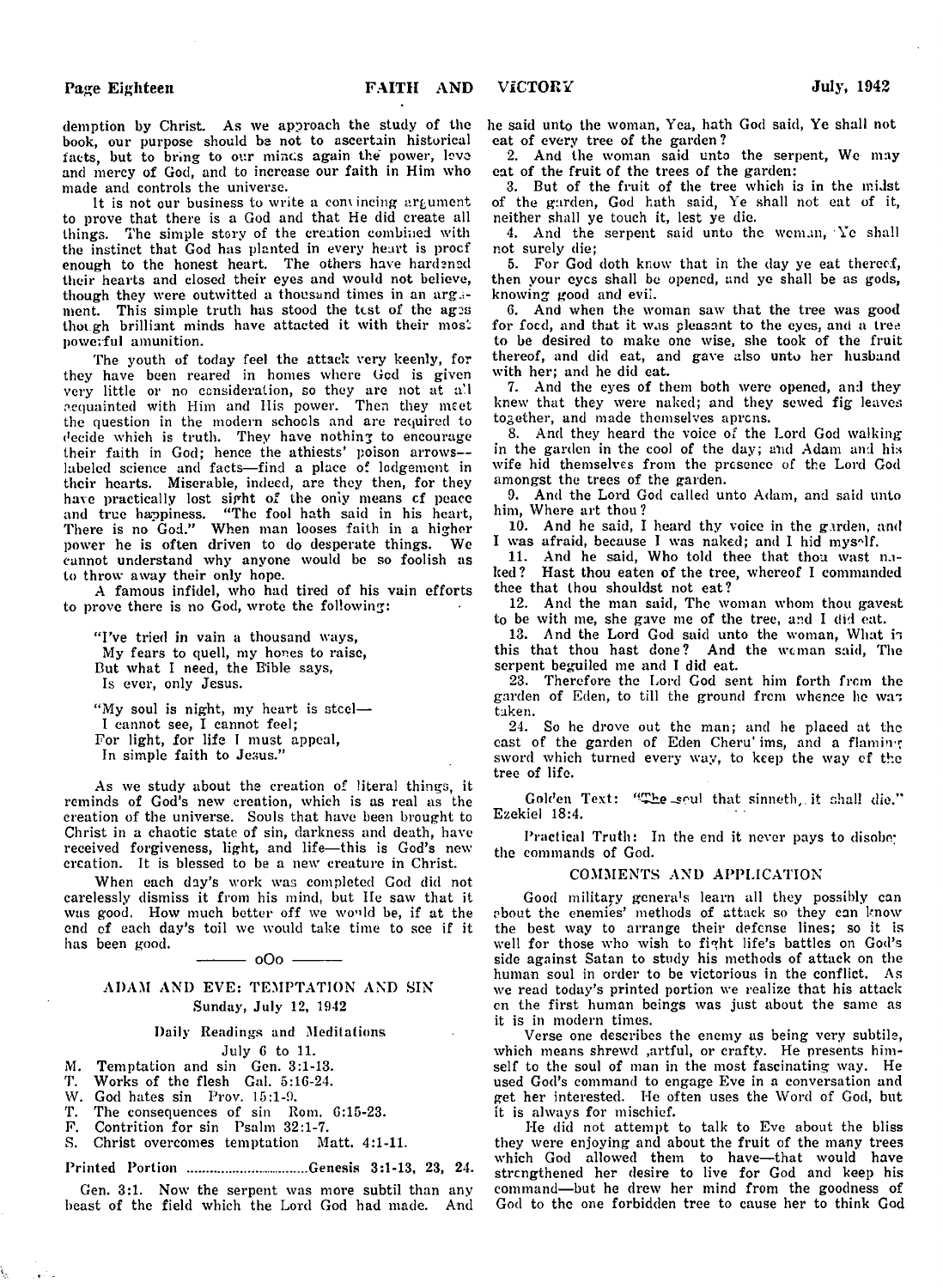had deprived her of a great privilege, and to be dissatisfied in her present state. When he drew her to doubt God's word, she cau'd freely disobey it and persuade her husband to do the same.

God has said, "The soul that sinneth, it shall die;" but the devil has the great mass of people deceived into thinking that God did not mean that. The wcr'd lies in wickedness and sin; people are giving free vent to their fleshly lusts, and yet most of- them believe that in some way it will all turn out well in the end, and that God is too good to let them go to hell.

After the fall Adam and Eve had a consciousness that they were naked, and sought something to conceal it. Righteousness is represented in the Bible as a garment and without it a soul is poor, blind, and naked. Adam and Eve sought to cover their nakedness with fig-leaf aprons; today men seek to cover it with selfrighteousness, church membership, religious professions and ceremonies—all are insufficient; it takes the blood of Jesus.

They were filled with a dread of God and tried to hide from him. This was unnatural, for he had made them to have fellowship and communion with him. It was also foolish, for all the trees in the world are not sufficient to hide one from God. "Be sure your sins will find ycu out."

When people begin to neglect prayer, the reading of God's Word, and assembling at the house of worship, it is a good sign that they have lost their first love and are trying to hide from God. Like Adam and Eve thev often seek to vindicate themselves by blaming it on others.

 $-000 -$ CAIN AND ABEL: A CONTRAST

### Sunday, July 19, 1942

Daily Readings and Meditations July 13 to 18.

M. Well-doing and evil-doing Gen. 4:1-S.

T. Evil-doing punished Gen. 4:9-15.

W. Well-doing rewarded Matt. 25:14-23.

T. Evil-doing through jealousy James 3:13-18.

F. Well-doing through faith Heb. 11:1-6.

S. Faith--and works James 2:14-26.

Printed Portion ................................................Genesis 4:1-15.

Genesis 4:1. And Adam knew Eve his wife; and she conceived and bare Cain, and said, I have gotten a man from the Lord.

2. And she again bare his brother Abel. And Abel was a keeper of sheep, but Cain was a tiller of the ground.

3. And in process of time it came to pass, that Cain brought of the fruit of the ground an offering unto the Lord.

4. And Abel, he also brought of the firstlings of his flock and of the fat thereof. And the Lord had respect unto Abel and to his offering;

5. But unto Cain and to his offering he had not respect. And Cain was very wroth, and his countenance fell. 6. And the Lord said unto Cain, Why art thou wroth ? and why is thy countenance fallen ?

7. If thou doest well, shalt thou not be accepted, and if thou doest not well, sin lieth at the door. And unto thee shall be his desire, and thou shalt rule over him.

8. And Cain talked with Abel his brother: and it came to pass when they were in the field, that Cain rose up against Abel his brother, and slew him.

9. And the Lord said unto Cain, Where is Abel thy brother? And he said, I kno\V not: Am I my brother's keeper ?

10. And he said, What hast thou done? the voice of

thy brother's blood crieth unto me from the ground.

11. And now ait then cursed from the earth, which hath opened her mouth to receive thy brother's blood from thy hand:

12. When thou tiilest the ground, it shall not henceforth yield unto thee her strength; a fugitive and a vagabond shalt thou be in the earth.

13. And Cain said unto the Lord, My punishment is greater than I can bear.

14. Behold, thou hast driven me out this day from the face of the earth; and from thy face sha'l I be hid; and I shall be a fugitive and a vagabond in the earth; and it shall come to pass, that every one that findeth me shall slay me.

15. And the Lord said unto him, Therefore whosoever slayeth Cain, vengeance shall be taken on him sevenfold. And the Lord set a mark upon Cain, lest any finding him shou'd kill him.

Golden Text: " By faith Abel offered unto God a more excellent sacrifice than Cain, by which he obtained witness that he was righteous." Heb. 11:4.

Practical Truth: Our brother's welfare should be a concern of us all.

#### COMMENTS AND APPLICATION

Though man had woefully fallen from his righteous estate and brought death upon all men by his fall, God did not leave them without a ray of hope. He gave them the promise-that the seed cf the woman would break the power of the serpent. When children were born to them, it was the beginning of the fulfillment of that promise. No record is given of the instructions which God gave them concerning the mode of worship which would be acceptable in his sight, but it is not likely he would leave them without instructions on this important matter. The fellowship between God and man had been broken and now they could only find favor with God by offering sacrifices which would typify the coming sacrifice of God's Son— the acceptance of which would bi'ing them back into fellowship with God again.

Abel's offering was typical of the sacrifice of the Lamb of God, but Cain's was only the fruit of his own labors. "Without the shedding of blood there is no remission of sins." So Abel's sacrifice was accepted and Cain's was not.

Some think th's was unfair because both men offered sacrifices of that which they had. But we can not win God's favor by sacrificing our substance. God's ways are not our ways and we must come God's way if we wish to be accepted of Him. There are untold numbers of Cain's in the world today, who feel that they have a right to worshio as they please. Instead of submitting themselves to God's righteousness, they go about to establish their own righteousness. Why do they do this? The answer that God gave Cain applies here: " Sin lieth at the door." They hate God's people who have been saved by the blood of Jesus and would, no doubt, kill them as they did in the days of the early church if the laws of the land were not against it. As it is, they say all manner of evil against them and persecute them in different ways. For all these things they will be brought into judgment. God will avenge his elect even as he did the blood of Abel. Beware how you talk about a child of God.

One would think that such a small family in a large unhabited world would be able to get along, but sin in the heart caused trouble.

The following is taken from the booklet, "Truths On Sanctification" by Ostis Wilson, Jr.:

 $^{\circ}$  "In Eph. 2:3 we read, '... and were by nature the